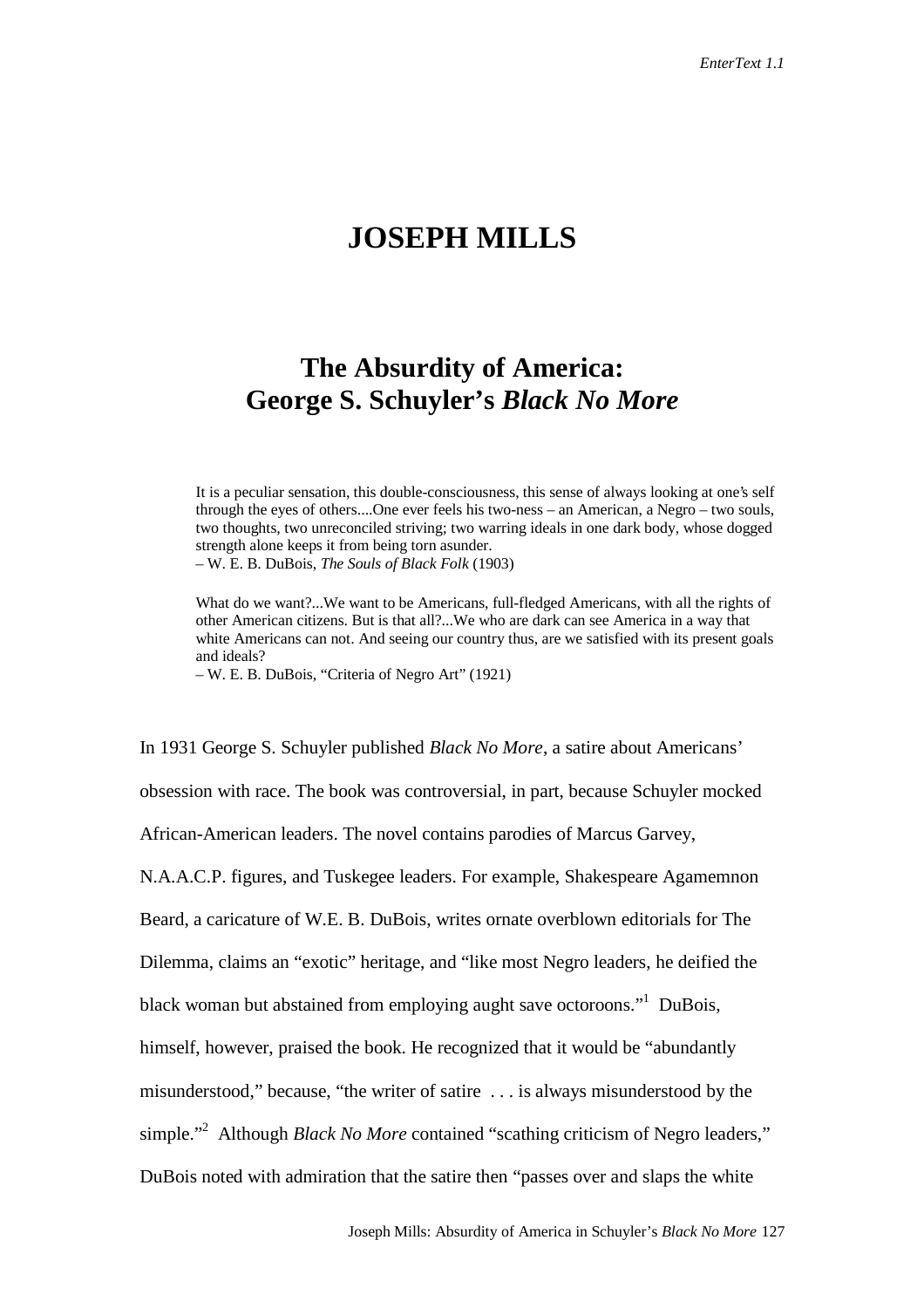people just as hard and unflinchingly straight in the face." In many ways, *Black No More* demonstrates satire's democratic potential. Mockery becomes the great leveller, and by ridiculing all, the novel calls into question racial and class hierarchies. In a letter to H. L. Mencken, Schuyler stated his intentions: "What I have tried to do in this novel is to laugh the color question out of school by showing up its ridiculousness and absurdity...I have tried...to portray the spectacle as a combination madhouse, burlesque show and Coney Island."<sup>3</sup>

Unfortunately, as DuBois anticipated, the novel has been misunderstood. In a 1971 introduction to the book, Charles Larson states, "It would be easy – and some people would perhaps say better – to ignore Schuyler's first novel," and Margaret Perry's comment that "we cannot dismiss [*Black No More*] entirely" reveals a desire to do just that.<sup>4</sup> In fact, for decades Schuyler's work overall has been denigrated or overlooked. To give only one example, in Cary Wintz's *Black Culture and the Harlem Renaissance*, a table of "Year-by-Year Publication of Major Works of the Harlem Renaissance, 1922-1935" has almost fifty titles but does not include Schuyler's books.<sup>5</sup> In the 1990s, however, Robert A. Hill and R. Kent Rasmussen recovered a significant amount of Schuyler's pulp fiction, and, in doing so, they demonstrated the need to re-evaluate Schuyler's work. In particular, *Black No More*, Schuyler's major literary achievement, needs to be reassessed. Considered by Arthur Davis to be "the best work of prose satire to come from the New Negro Movement," and one of the few works of the time to use satire, the novel makes an important contribution to the discourse of race and national identity.<sup>6</sup>

The neglect of Schuyler's work may seem surprising considering both his productivity and the acclaim he received from his peers. The best known African-American journalist of his time, Schuyler's career spanned over fifty years. He wrote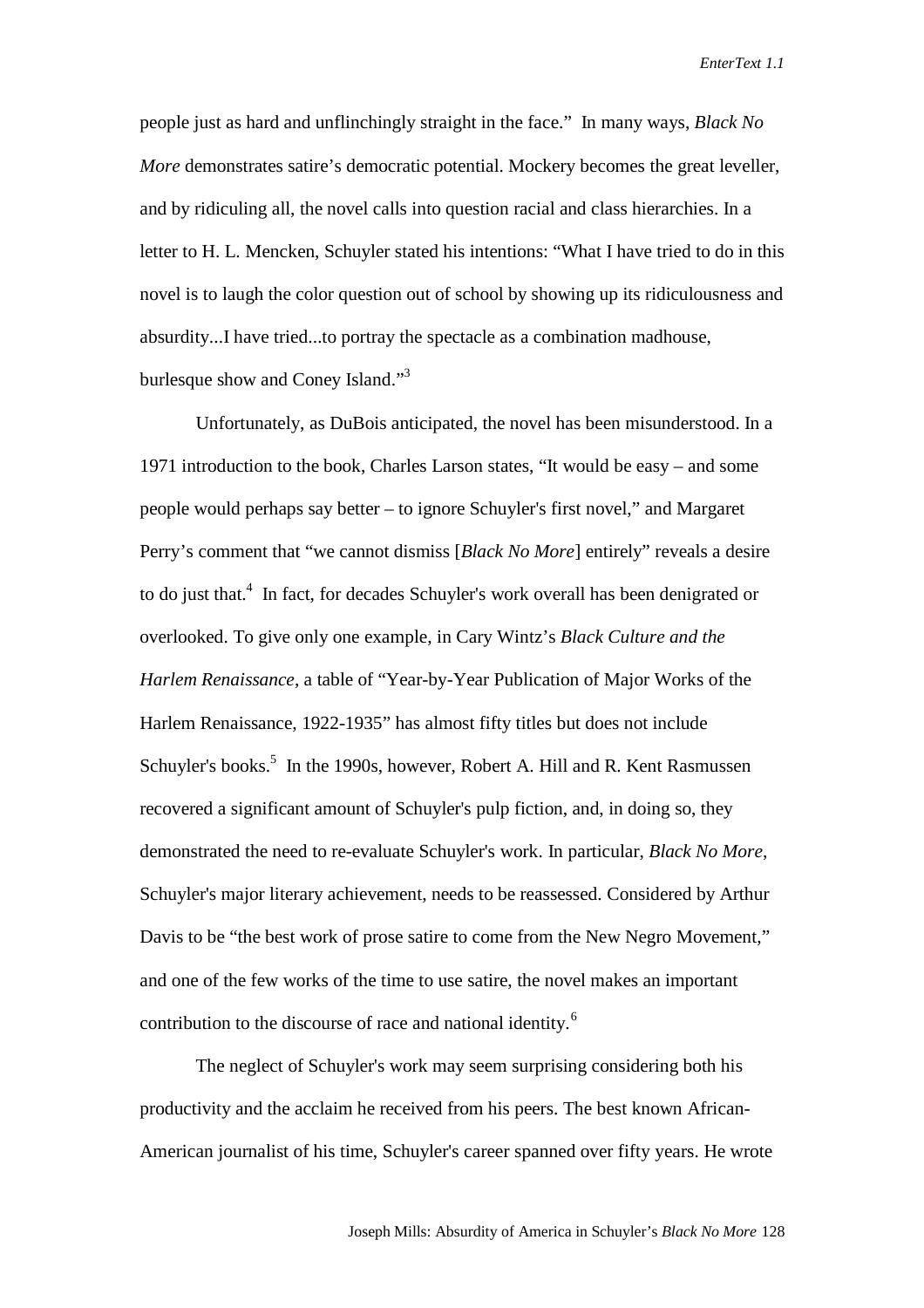thousands of articles, hundreds of short stories, dozens of essays, several serialized novellas, two novels, and memoir. At one point, Mencken called him "the best columnist, of any race, now in practice in the United States," and Melvin B. Tolson believed Schuyler's essay "Our Greatest Gift" to be the "greatest satire on the race problem in this country that has ever been written."<sup>7</sup> However, Schuyler's reputation declined as he grew older and more conservative. A crucial member of A. Randolph's socialist newspaper *The Messenger*, and briefly a member of the Socialist Party of America in the twenties, later in life, Schuyler became adamantly anticommunist. Eventually, he joined and wrote for the John Birch society. Long after Senator Joseph McCarthy had been discredited, Schuyler continued to call him a "great American." He criticized those involved in the Civil Rights movement, insisting Martin Luther King Jr. was a type of "typhoid" spreading unrest and suggesting that Malcolm X was a traitor. In short, Schuyler ended up radically out-ofstep with the mainstream African-American community. As a consequence, most critics avoid his work, refer to it only in passing, or misinterpret it.

Schuyler's reputation has also suffered because he has been seen as the loser of a debate with Langston Hughes. The two authors articulated different positions about the importance of a racial aesthetic. In 1926, Schuyler published "The Negro-Art Hokum," an essay containing an infamous claim that African-Americans are simply "lamp-blacked Anglo Saxons."<sup>8</sup> Although this statement was deliberately provocative, the main thesis of "The Negro-Art Hokum" argues that people are products of cultural conditioning. Their identities are determined by their education and environment. Since blacks and whites work the same jobs, wear the same clothes, use the same products, such as cars, cigarettes, books, and magazines, see the same films, and speak the same language, it is not surprising that they have the same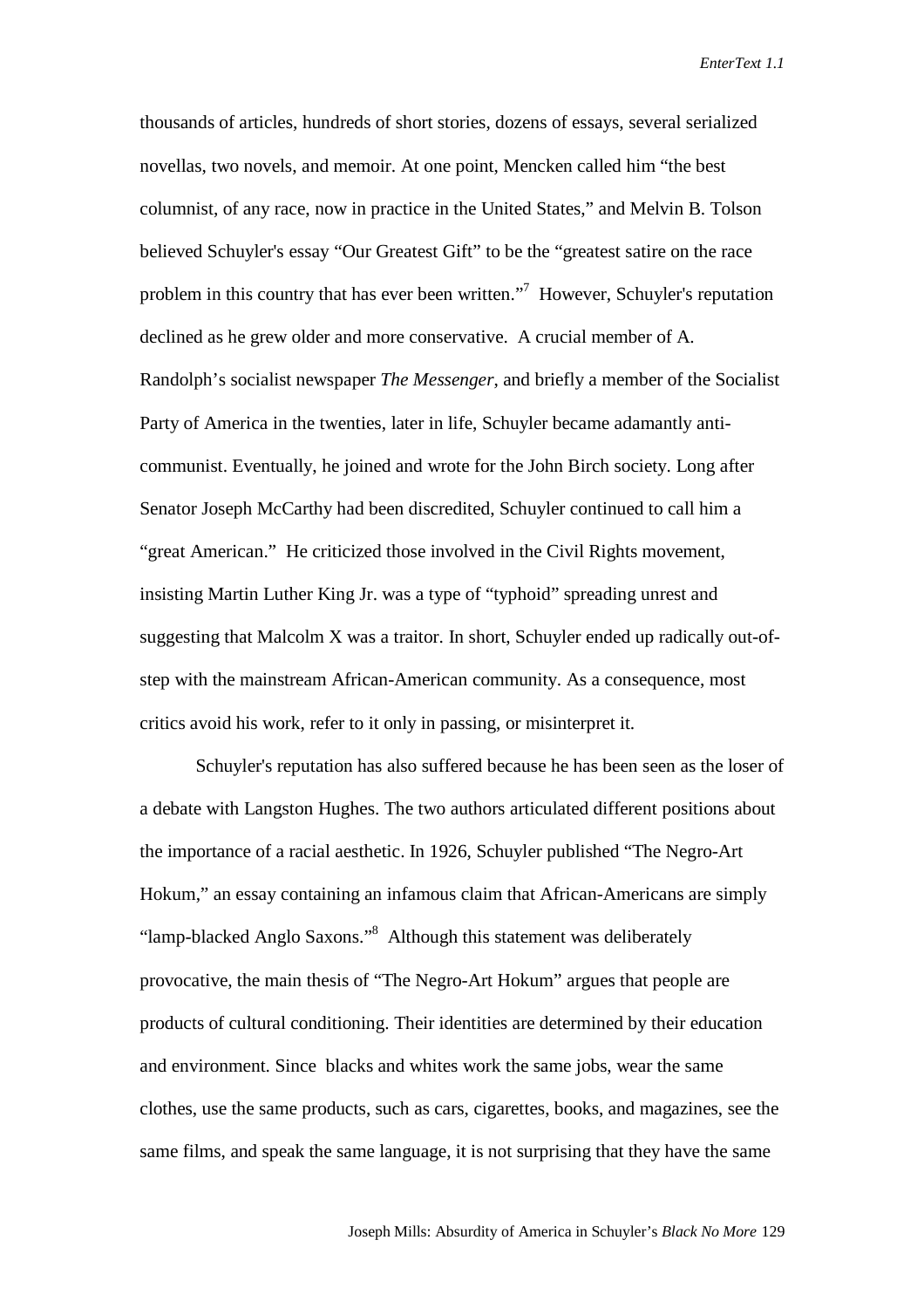views and create similar "art." Schuyler states, "In short, when [a Negro] responds to the same political, social, moral, and economic stimuli in precisely the same manner as his white neighbour, it is sheer nonsense to talk about 'racial differences' as between the American black man and the American white man."<sup>9</sup> Schuyler rejects ideas of essentialism as racist, and he sees the insistence on a distinctly black sensibility as no different from, indeed perhaps originating in, the racist beliefs of whites who insist on "fundamental, eternal, and inescapable differences" between the races. He concludes the essay saying,

On this baseless premise, so flattering to the white mob, that the blackamoor is inferior and fundamentally different, is erected the postulate that he must needs be peculiar; and when he attempts to portray life through the medium of art, it must of necessity be a peculiar art. While such reasoning may seem conclusive to the majority of Americans, it must be rejected with a loud guffaw by intelligent people. $10$ 

A week later, in the same forum, Hughes published his seminal essay, "The Negro Artist and the Racial Mountain." Arguing for a racial aesthetic, Hughes criticizes those artists who refuse to identify themselves as black. He maintains that someone who wants to be considered as simply a "poet" rather than a "black poet," is revealing an "urge to whiteness." His opening paragraph defines the "urge within the race toward whiteness" as a desire "to be as little Negro and as much American as possible;"11 thus Hughes equates "white" and "American." Hughes' position gained prominence, particularly in the 1950s and 1960s, and his essay was adopted as a manifesto, by, among others, the Black Arts movement while Schuyler came to be regarded as an "assimilationist" and even an "Uncle Tom." Attacks on Schuyler often utilize Hughes' language. For example, Robert Bone accuses Schuyler of a "denial of racial ... identity," a "revulsion toward the Negro masses," and a "desire to behave like a white person – and a middle-class white person at that."<sup>12</sup>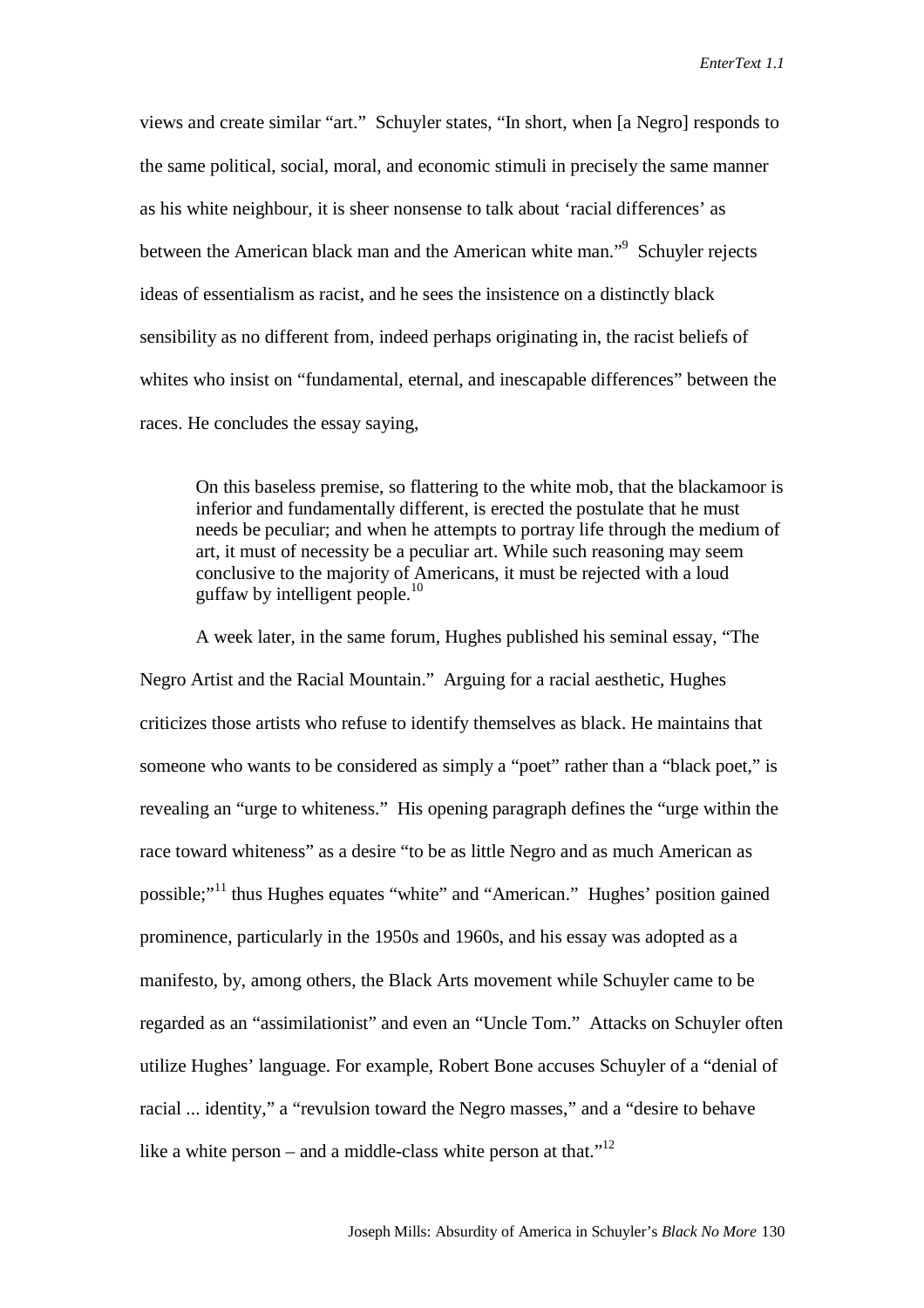Such attacks oversimplify Schuyler's thinking and misrepresent his position. One of the Harlem Renaissance's most complex characters, Schuyler cannot and should not be easily categorized. He repeatedly insisted that arguing against a "peculiar" Negro art or psychology was not the same as denying a black heritage. Throughout his career, he emphasized the need to know one's racial heritage, and he called for memorials to commemorate "the achievements, sacrifices and tribulations of Sojourner Truth, Denmark Vesey, Paul Laurence Dunbar...[and] Frederick Douglass."13 He insisted, "I have always felt that a knowledge of the history and achievements of the Negro in America and elsewhere would do much to dispel [the] illusion of inferiority."14 Schuyler published *Fifty Years of Progress in Negro Journalism* to illustrate African-American contributions to the profession, and he convinced J. A. Rogers to write a regular article on "great men and women in Negro history."<sup>15</sup> He also tried to organize a co-operative of black-owned businesses and develop a "publication exclusively devoted to belles lettres, to the encouragement and development of Negro writers and a medium for publishing their wares."<sup>16</sup> As George Hutchinson points out, many of Schuyler's contemporaries urged a respect for "racial" accomplishments and resisted the idea of a black cultural nationalism. For them, "Race pride did not conflict with a militant integrationism or even assimilationism; it seems to have been considered essential to achievement of true integration."<sup>17</sup> Thirty years after the publication of "Negro-Art Hokum" Schuyler answered the question of his essay "Do Negroes Want to be White?" with an emphatic "No." He explains, "The goal is not to be white but to be free in a white world" and to have "full and immediate citizenship rights under the Constitution."<sup>18</sup>

 Throughout his career, as he examined the intersection between race and nationalism, Schuyler resisted the discourse which equated "American" with "white,"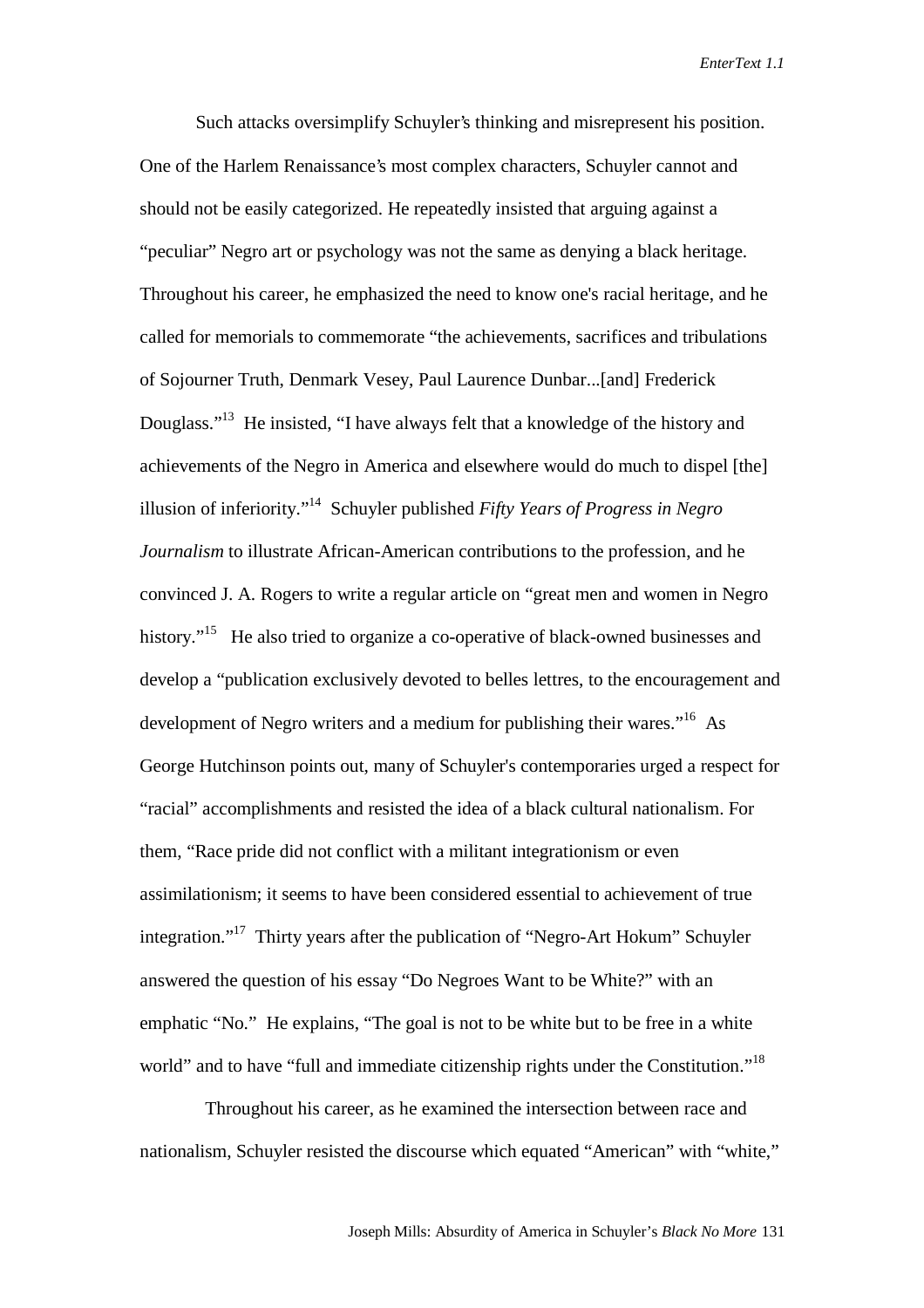and "black" with "different" or "African." He insisted that one could be "black" and "American," and that these identities were not in conflict. As Arthur Davis notes, "The assumption of the Negro's essential American-ness undergirds all of [Schuyler's] published works."19 It is not a radical position; it was shared in some form by many, including Harlem Renaissance leaders Alain Locke, Charles Johnson, and James Weldon Johnson. George Hutchinson argues, "The issue of American national identity was...the dominant problematic structuring the literary field relevant to the Harlem Renaissance. Appeals to national identity could challenge the dominant, racist consensus, encouraging diversity, reform, subversion on some levels while ultimately assenting to a very 'American' utopian vision, however different from earlier such visions." $^{20}$ 

For Schuyler, an insistence on the "Americanness" of the Negro did not imply a desire to be white, but rather that the "blackness" of America be acknowledged. He repeatedly claims his own racial heritage and his national identity. Throughout his work, Schuyler uses the term "Aframerican," insisting on both aspects of his identity; as Ann Douglas explains, the non-hyphenated word shows that Aframericans were not immigrants to America, but rather founders of America.<sup>21</sup> Many of his contemporaries held similar views. James Weldon Johnson states, "...the American Negro considers himself, and is, as much an American as any one. $12^2$  At the same time, Schuyler continually critiques both racial and national assumptions.

To insist that someone born and raised in the United States is "American" is not the same as being patriotic. Schuyler spent his life vigorously attacking the prejudice, hypocrisy, and exploitation that existed in the country he called the "United Snakes" and "this expansive penitentiary." His work indicts "America" for its obsession with colour and its oppression of minority groups. In the thirties, Schuyler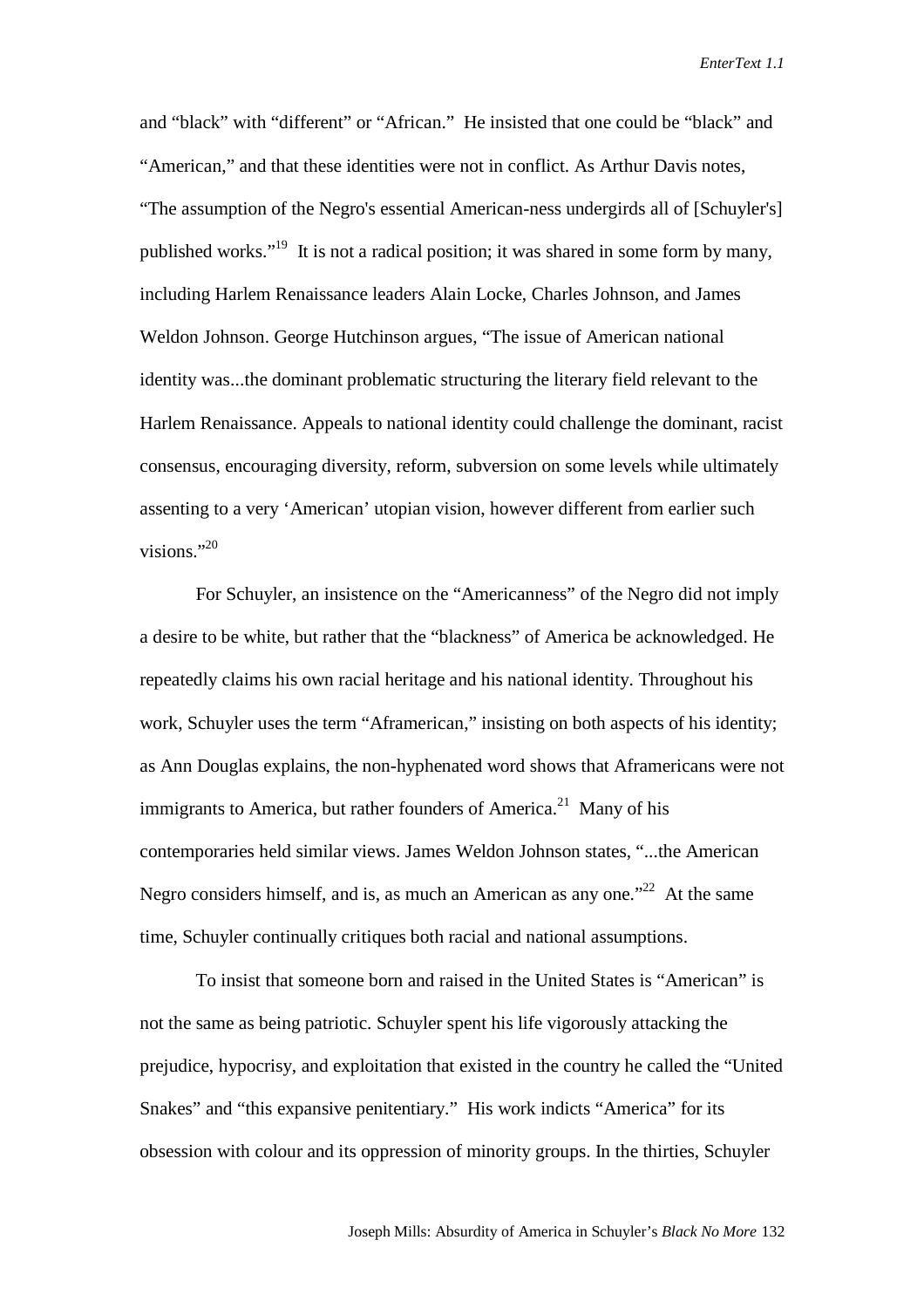spoke out frequently against fascism, but unlike his contemporaries, he argued that it was a domestic concern. Impatient with the focus on European fascism, Schuyler insisted, "African-Americans derive a certain amusement from the hubbub in this country over fascism and whether or not it can happen here...The simple truth of the matter is that we already have fascism here and have had it for some time, if by fascism one means dictatorial rule in the interests of a privileged class, regimentation, persecution of racial minorities and radicals, etc."23 Opposed to US entry into World War II, Schuyler joined the America First Committee in 1940; he "refused to be a flag waver because of the 'blather' about fighting for democracy, freedom, and the American way."<sup>24</sup> He insisted that "our war is not against Hitler in Europe, but against Hitler in America. Our war is not to defend democracy, but to get a democracy we have never had."<sup>25</sup> He was also one of the first to speak out against the Japanese internments of World War II. Even at his most conservative, later in life, Schuyler never downplayed or ignored the significance and extent of racism in American culture, but he rejected as unrealistic calls for some type of black national separatism or back-to-Africa plans.

Schuyler regarded separatist movements, especially with regard to literature and art, as traps. A belief in "Negro Art" has as a corollary a belief in "Caucasian Art," and he knew the former would always be upheld as superior to the latter by those in power. Almost twenty years after "The Negro Art Hokum," the editors of *The Negro Caravan* make the same claim: "[We] consider Negro writers to be American writers, and literature by American Negroes to be a segment of American literature ... The chief cause of objection to the term is that 'Negro literature' is too easily placed by certain critics, white and Negro, in an alcove apart. The next step is a double standard of judgement, which is dangerous for the future of negro writers."<sup>26</sup> Most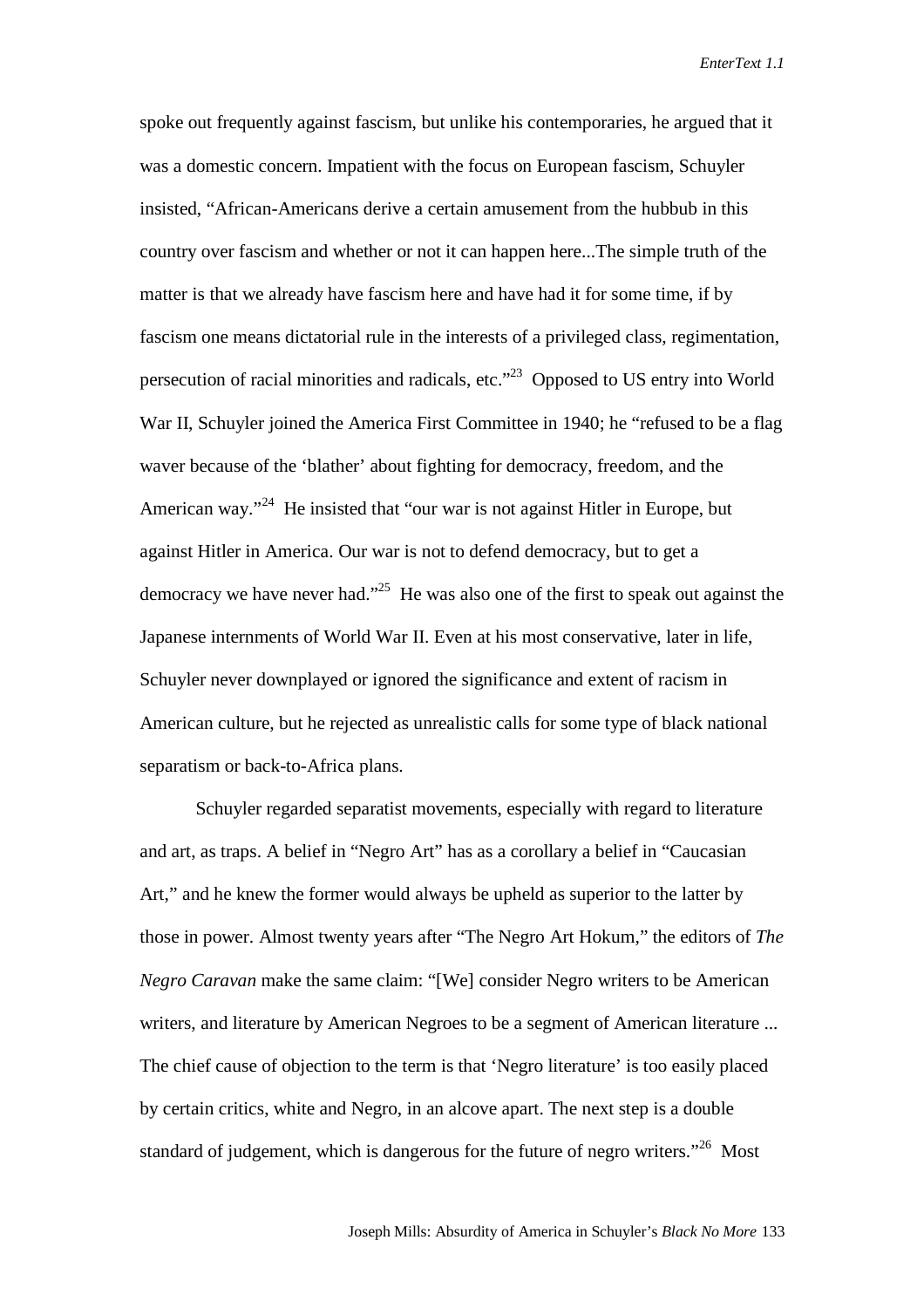recently, Walter Benn Michaels has argued in *Our America* that the formation of modernist and nativist discourses in the twenties involved "two important shifts in racial logic, one that emphasized not the inferiority of 'alien' races but their 'difference,' and a second that began to represent difference in cultural instead of political (and in addition to) racial terms."<sup>27</sup> These shifts were used to argue against the "Americanness" of minority groups. They were seen as having different cultures. Pluralism, containing at its foundation a belief in essentialism, became a way to reencode racial ideologies. $^{28}$  It is as a counter-argument to this dynamic that Schuyler's "The Negro-Art Hokum" can be fruitfully read.

In insisting on the "Americanness" of Black Americans, Schuyler rejected claims of an African heritage. He believed, "There is more in common between the white and colored folk in America than there is between the colored folk here and the colored folk anywhere else."29 This was not, however, to deny that American blacks were oppressed – in fact, Schuyler simultaneously asserted that "without running the risk of being called Garveyistic it can be truthfully said that the colored people all over the world have something in common in these days of white military, economic and financial domination $130 - b$ ut it was to say that blacks raised in the United States think like Americans and not like Africans. Schuyler believed that not only was it arrogant for people involved in Back-to-Africa movements to assume that they would be welcome, but that most of them knew nothing of native cultures. He pointed out the prejudice that existed among African-Americans, many of whom contributed funds to missionaries, stating, "I do not believe I am exaggerating when I estimate that a large proportion of our people firmly believe most of the tripe written about Negroes and about Africa, and are convinced that Africans are simple-minded, 'primitive' folk obviously inferior to us in every way because their habits, customs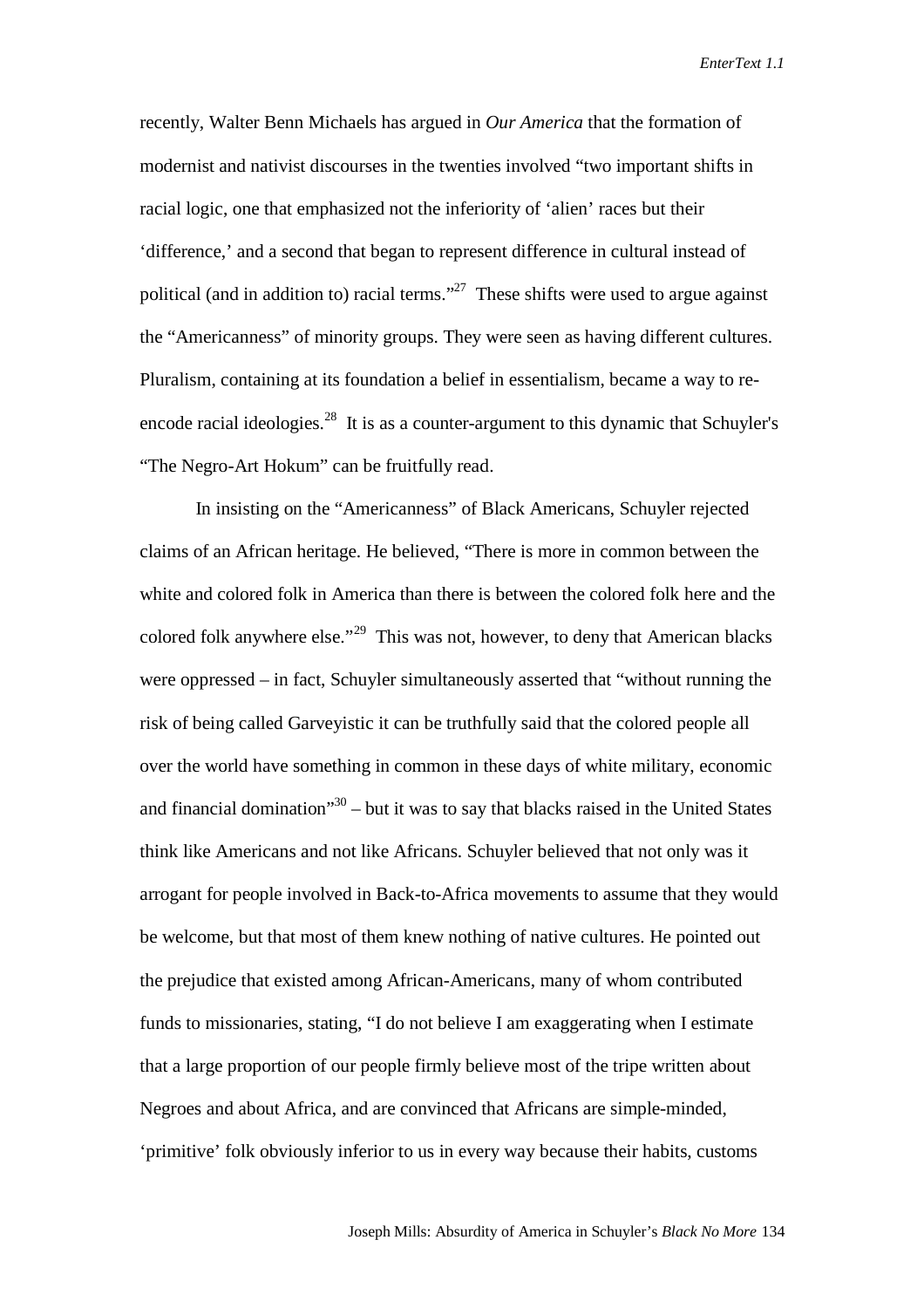and thought processes vary from us."<sup>31</sup> He insisted that such thinking was nonsense, and he also warned against speaking of Africa as a single entity. He emphasized the pluralities of its nations, tribes, and cultures.

In 1931, the year *Black No More* appeared, Schuyler also published *Slaves Today*, a book which contrasts negative "American" values and positive "African" ones. On a trip to Liberia to investigate rumours of corruption, Schuyler discovered the nation's leaders were engaged in a type of slave trade. The ruling class was black, the descendants of free Americans who colonized Liberia, and of its officials Schuyler writes that they "were but slightly less dark than the natives over whom they ruled but they felt no kinship with [them] for that reason. It was no more difficult for them to oppress and exploit fellow black men than it usually is for powerful whites to do the same thing to fellow white men. Color did not enter here – it was class that counted."32 Schuyler continually points out that the brutal leaders have been educated in America and Europe. Sammy Williams, the Vice-President of the Republic, spent time at Sing Sing for forgery "where he learnt much from his associates that was useful when he entered Liberian politics later on." $33$  The other corrupt government officials "had not studied American political practices in vain."34 In the opening chapter which describes the Liberian President's view, Schuyler repeats three times that the office contains French windows. It has a view shaped literally by European material. The District Commissioner Johnson, who has no qualms about whipping someone on the slightest pretext, loves his five o'clock tea. He drinks scotch, eats breakfasts of ham and eggs, and travels throughout the Liberia jungle with a bathtub and dinner service, all habits he picked up while living in England.<sup>35</sup> In short, he behaves like a British colonial. Such "leaders" of Liberia decimate native populations, devastate various tribal economies and destroy native towns.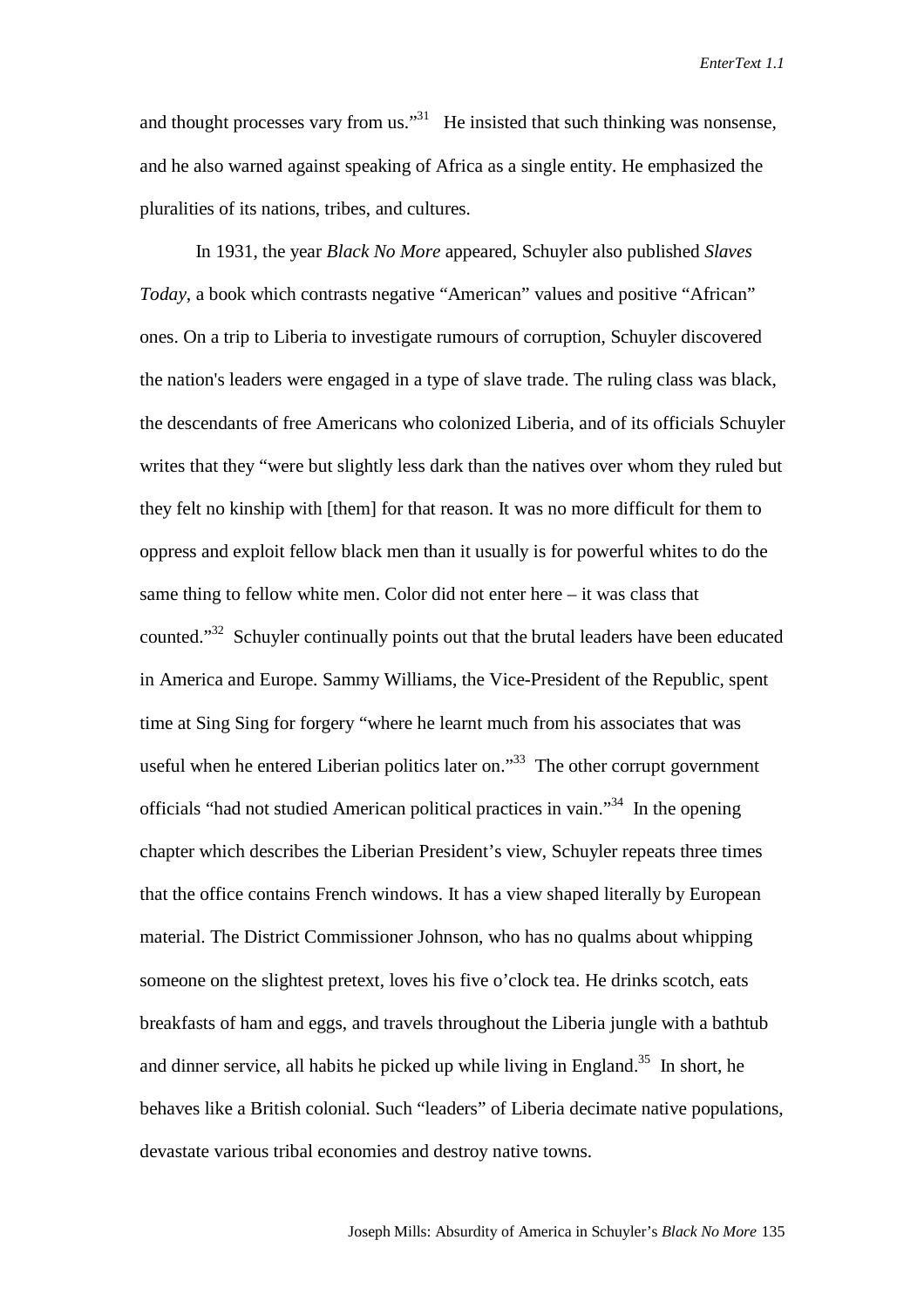In contrast to the ruling class, the indigenous Liberians display no such brutality. In addition to praising the country's bio-regional richness, Schuyler states that "its greatest wealth is its people. The aborigines are as admirable as most of their American-Liberian taskmasters are despicable. Everywhere in the hinterland one finds natives self-supporting in every way, whereas their rulers are not. The native towns are uniformly clean and neat, and their inhabitants are generally honest, truthful and trustworthy." Each of the villages is "a perfectly organized and functioning society."<sup>36</sup> Schuyler romanticises these Liberian villages, but in doing so, he also makes it clear that they are "foreign." They have their own distinct cultures, and it would be impossible for an American to emigrate to these places.

Concentrating entirely on America, *Black No More* contains no romantic notions. No one behaves admirably. The novel is, as Carl Milton Hughes describes it, "one of the most scathing attacks upon American color phobia to be found in American literature."37 In *Black No More*, the scientist Dr. Junius Crookman invents a machine that alters skin colour and racial identifiers, such as hair, by a process of "electrical nutrition."38 For a fifty-dollar fee, African-Americans can undergo a threeday series of treatments and emerge "white." Crookman believes his invention will perform an altruistic service. After all, when there are no more Negroes, there can be no "Negro problem." Seeing the economic potential, two black "businessmen"– a "numbers" banker and a realtor – fund Crookman's work, form a corporation, Black No More, Inc., and open branches in most major northern cities. As more and more blacks become white, what began as a novelty becomes a national crisis. Politicians and factory owners bemoan the loss of the racial distinctions which have formed a crucial part of their strategies to keep power. Civil rights organizations become desperate as they see the very issue on which they depend disappear. In the end,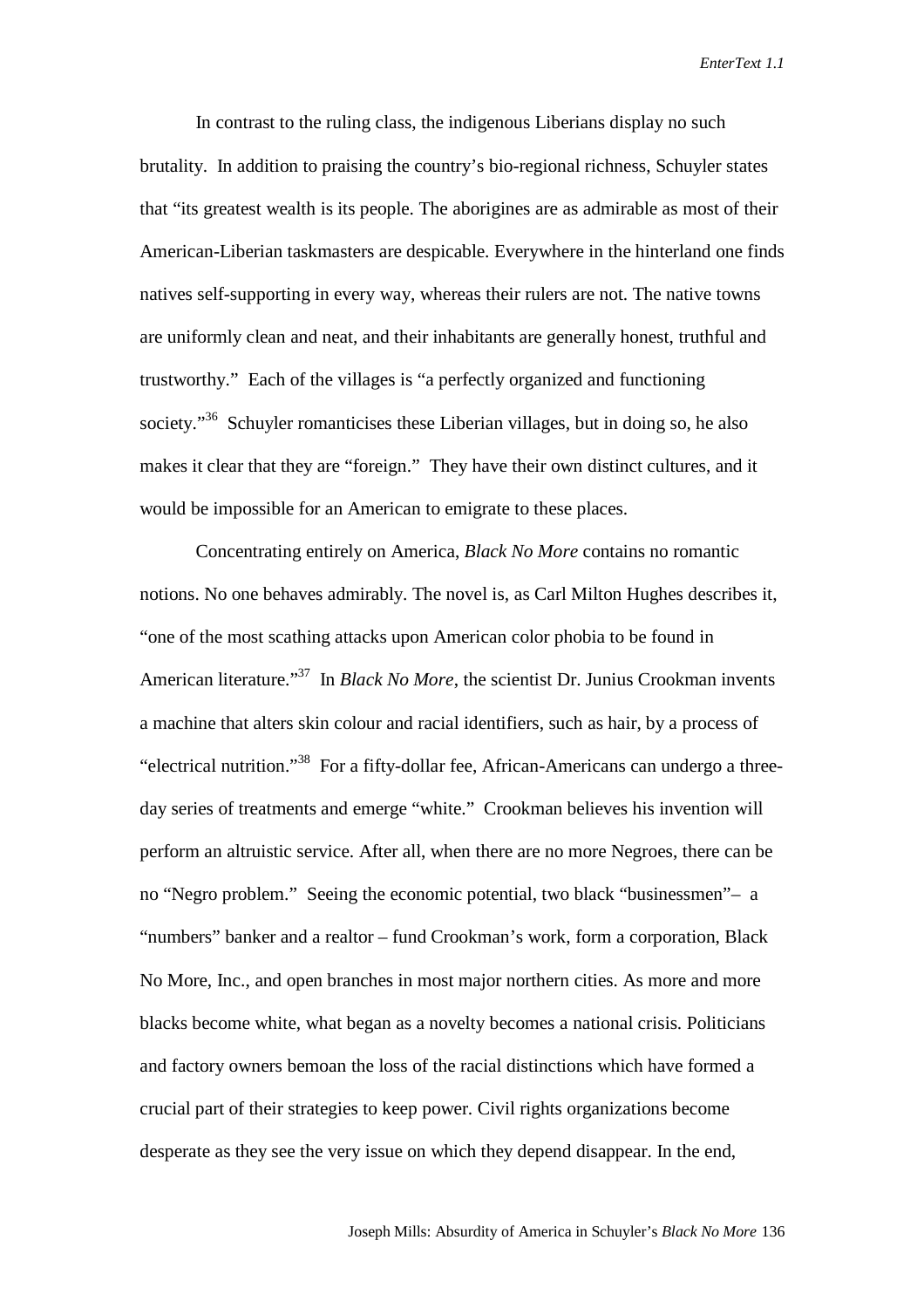because those who received treatment are actually paler than "whites," a new round of discrimination against "the New Caucasians" begins.

 In an introduction to *Black No More*, Charles Larson characterizes the novel as "a plea for assimilation, for mediocrity, for reduplication, for faith in the (white) American dream."<sup>39</sup> He sees the book as having no "pride in being black" and suggesting that "the New Negro will be white or nothing at all." Few critics have misunderstood the novel as drastically. *Black No More*'s very premise mocks the practice of African-Americans trying to make themselves look more Caucasian. Throughout his career, Schuyler attacked businesses which marketed cosmetic products like Kink-No-More and Wonder Uncurl hair straighteners, and Cocotone Skin Whitener and Fan Tan skin "lighteners." In a *Messenger* column eight years before the publication of *Black No More*, Schuyler again used a science-fiction premise to make the same point. A Martian, exploring Harlem in the future asks, "Who were those fellows, Kinknomore and Facebleach, to whom you have erected these great monuments?" A Harlemite responds, "They were the gods of our parents. They solved the race question!"<sup>40</sup> Schuyler feels a fundamental hypocrisy exists in the Harlem community. As he explains in his autobiography, "One of the ironies of the time was the huge skin-whitening advertisements in The Negro World opposite flaming editorials extolling pride of blackness."<sup>41</sup> Schuyler explored this contradiction again and again. In *Black No More*, Mme. Blandish earns her living by straightening hair and lightening skin, and "because of her prominence as the proprietor of a successful enterprise engaged in making Negroes appear as much like white folks as possible, she had recently been elected for the fourth time a Vice-President of the American Race Pride League."42 Like Hughes, Schuyler sees the "urge to whiteness" as a problem, and *Black No More* illustrates its crippling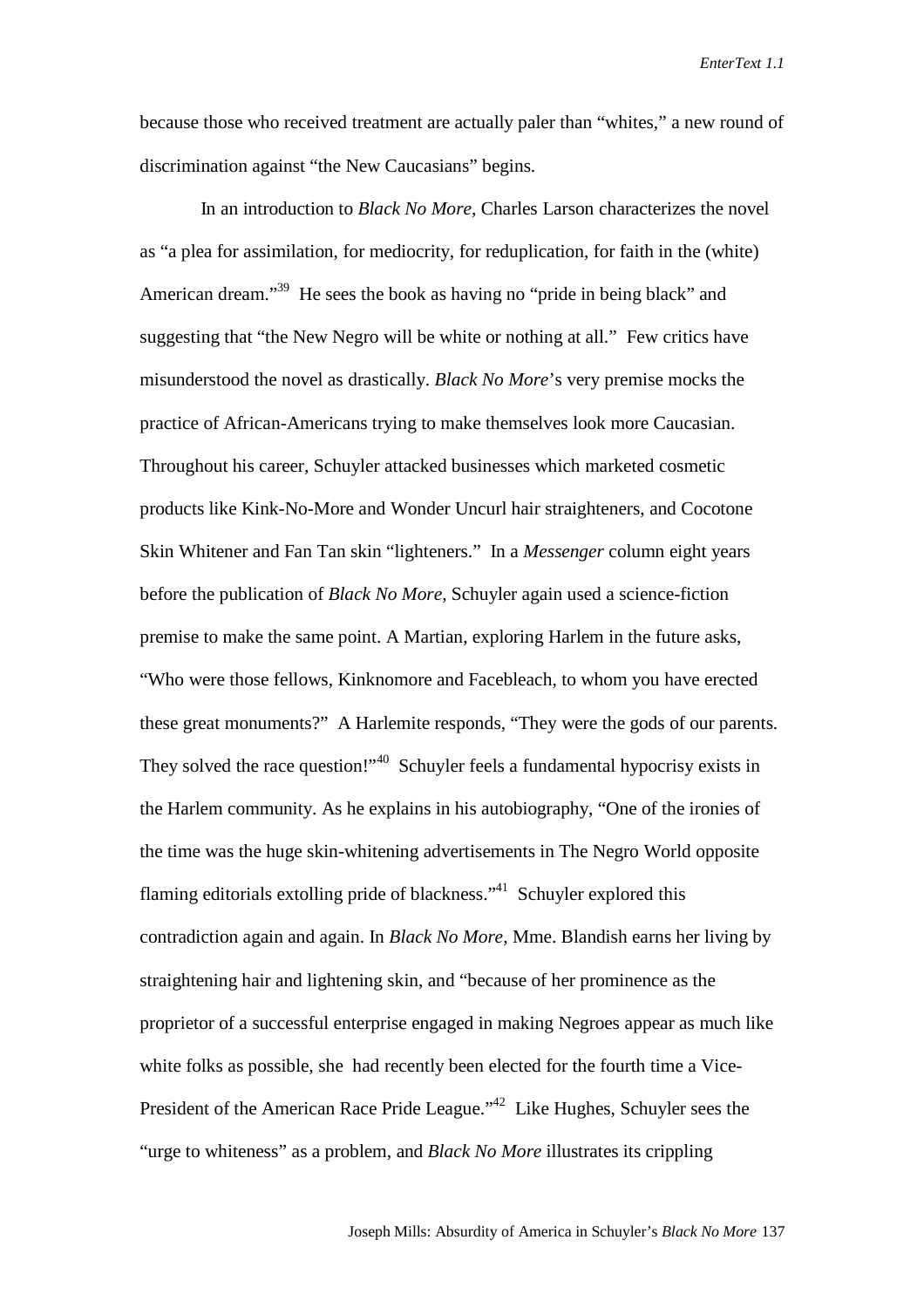dynamic. Larson, Bone, and other critics confuse its portrayal with an acceptance on the part of the author when in fact Schuyler criticizes the desire to look more Caucasian and the industries that profit from this desire. *Black No More* can be read as an exploration of Hughes's statements.

Schuyler mocks blacks for being as obsessed about skin colour as whites. Like his friend and one-time roommate Wallace Thurman, Schuyler explores the prejudice African-American men have towards "dark" women. In *Black No More*'s opening chapter, Max Disher drinks with his friends, and they talk about "yallah gals." After Disher says that he might date a "black gal," his astonished friend points out that "you ain't never had one. Ever' gal I ever seen you with looked like an ofay."43 From the beginning, the book emphasizes the role colour consciousness plays within the black community itself. Disher criticizes his girlfriend Minnie for being "stuck on her color," yet it is precisely because she is a "high yallah flapper" that he values her. After becoming "white," Disher sells his story to a newspaper. He is then upset to see his picture on the front page because he had gone through the experience "in order to escape the conspicuousness of a dark skin and now he was being made conspicuous because he had once had a dark skin! Could one never escape the plagued race problem?"44 Yet like his feelings toward Minnie, such a reaction is ironic because he has helped perpetuate the very dynamic he hates. He chose to tell his story and thus make his skin an issue and himself conspicuous. He simultaneously complains that colour is an issue and contributes to the cultural forces, i.e. the newspaper, that makes it one. Furthermore, he does so because it is profitable. He makes a thousand dollars, and the newspapers sells copies with a sensational exclusive. Throughout the novel, Schuyler emphasizes the fact that racial distinctions are a crucial element of a capitalist society.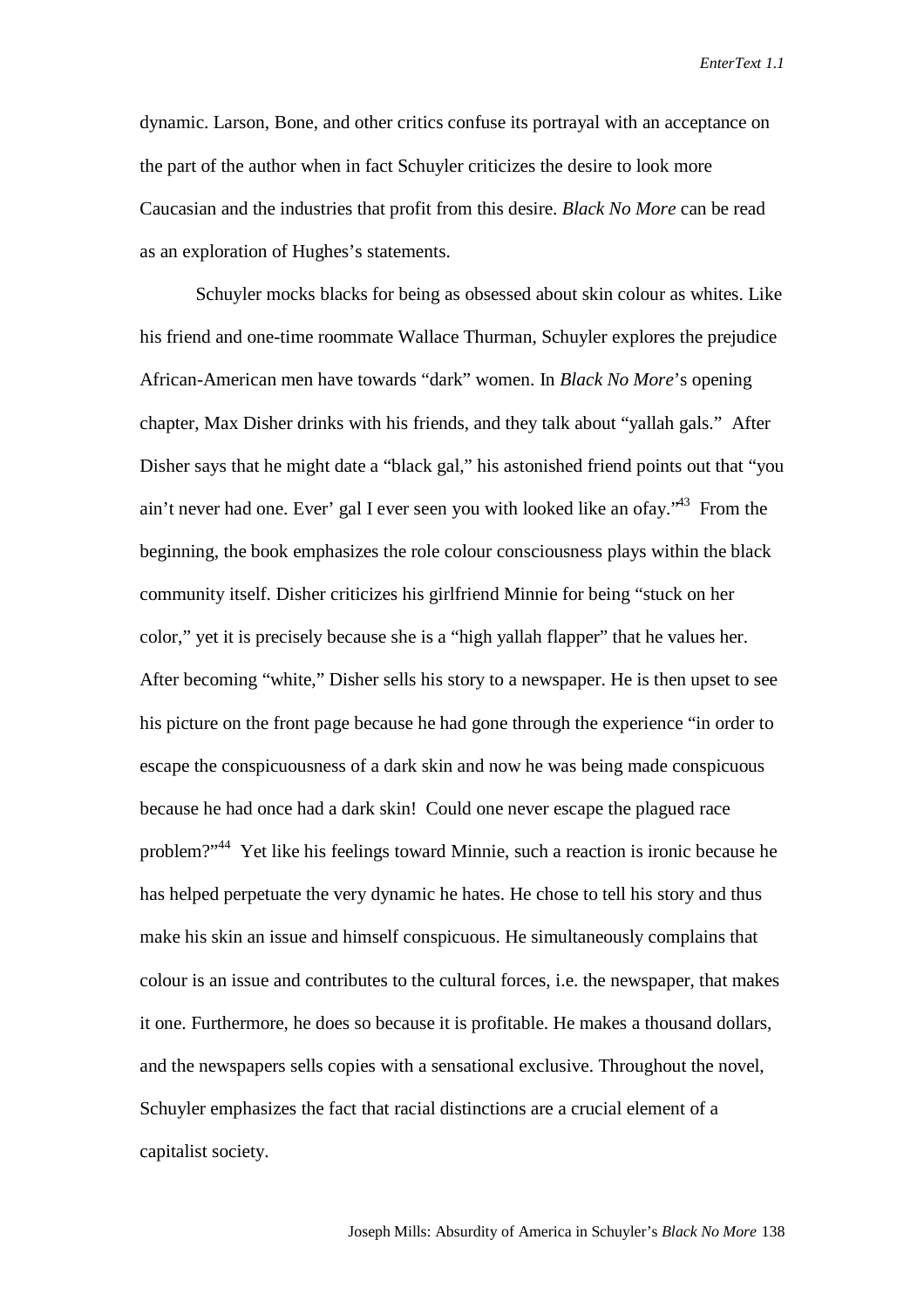Crookman's first customer is Disher. After completing the process, he changes his name to Matthew Fisher and passes into white society. He leaves New York and heads South. Eventually he joins a Klan-like organization, the Knights of Nordica, because he sees its money-making opportunities. He manipulates racial hatred to break up union movements and to extort money from industrial leaders. After he develops the Knights of Nordica into a major national force, he arranges for its founder, the white supremicist Henry Givens, to be nominated as a candidate for Vice-President of the United States. He also marries Givens's daughter.

The Disher/Fisher character is not a hero. In one sense he is, as Michael Peplow has pointed out, "an archetypal black trickster who dons a white mask to 'put on Ole Massa."<sup>45</sup> He has the protean qualities of the trickster, and Schuyler has said that he had the trickster figure in mind when writing the book. Having been raised on tricksters stories, Schuyler notes, "I heard tales about High John de Conquer – Yankee style – long before I ever travelled in the South or read Hurston."46 After passing, Fisher/Disher decides "he would just play around, enjoy life and laugh at the white folks up his sleeve."<sup>47</sup> The trickster, like the coyote figure in Native American myths, is not always admirable. These figures frequently are forces of disorder. Disher/Fisher contributes to the chaos of a colour obsessed society. He is amoral, taking advantage of everyone around him. He lies, cheats, and manipulates; he extorts the rich and oppresses the poor. In the book's third sentence, he is even described as having a "satanic cast," an adjective which is repeated in the penultimate chapter.<sup>48</sup>

Those who follow Disher/Fisher and undergo the process do so not to be tricksters, but to pursue greater economic opportunities. For most African-Americans, "A lifetime of being Negroes in the United States had convinced them that there was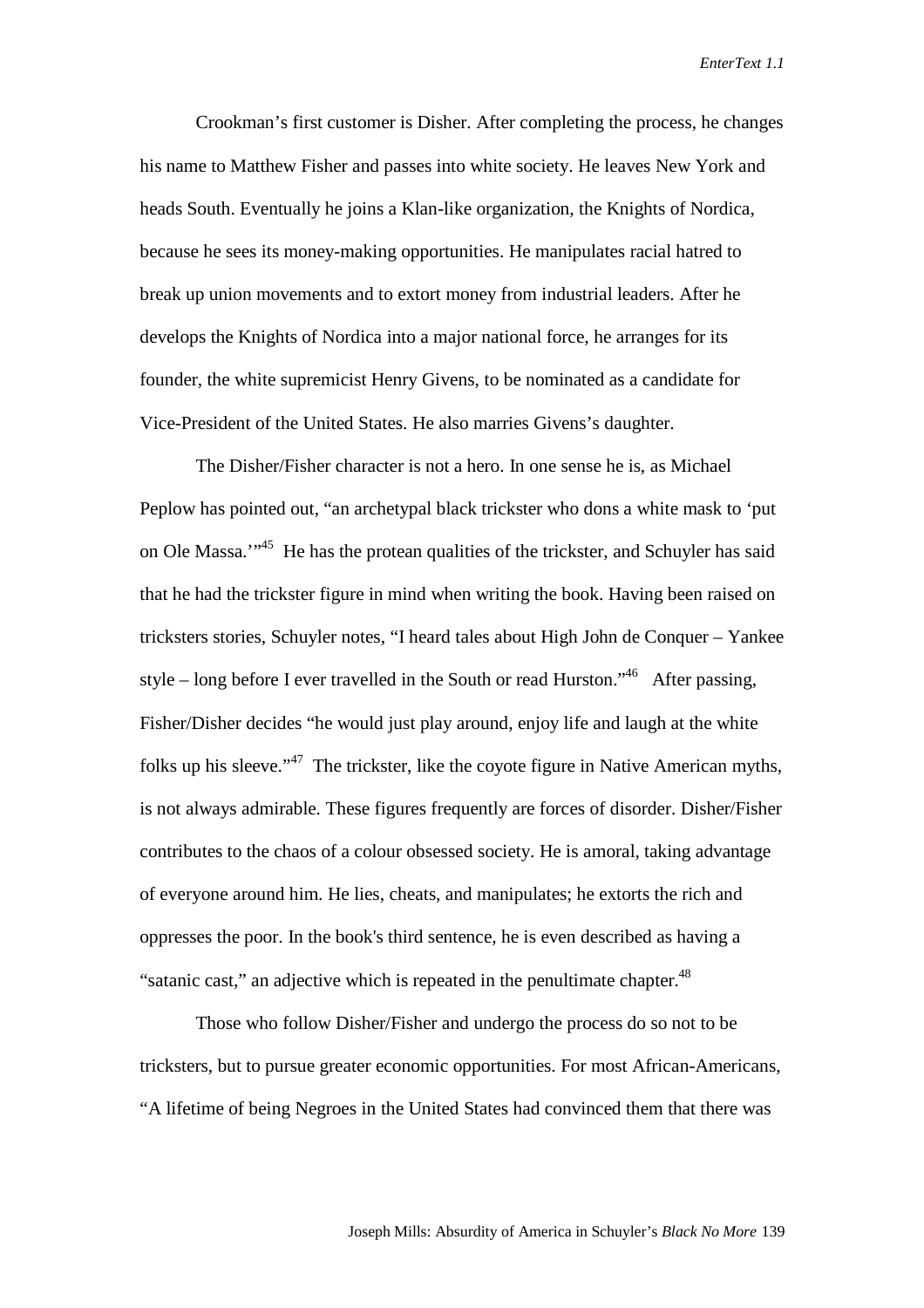great advantage in being white."49 *Black No More* explores how issues of class and race intertwine. Schuyler describes the white poor who join the Knights of Nordic as :

hard-faced, lantern-jawed, dull-eyed adult children, seeking like all humanity for something permanent in the eternal flux of life. The young girls in their cheap finery with circus makeup on their faces; the young men, aged before their time by child labor and a violent environment; the middle-aged folk with their shiny, shabby garb and beaten countenances. $50$ 

Schuyler suggests that the white poor search for purpose, for meaning; participation in the Knights provides them with an identity, one predicated on a racial "other," that their lives otherwise lack. Capitalist leaders, factory owners and politicians, subsequently use this racial identity as a wedge to prevent union organizing or political instability. A preoccupation with race keeps people from recognizing economic injustices. As a result,

The working people were far more interested in what they considered, or were told was, the larger issue of race. It did not matter that they had to send their children into the mills to augment the family wage; that they were always sickly and that their death rate was high. What mattered such little things when the very foundation of civilization, white supremacy, was threatened?<sup>51</sup>

Poor whites are manipulated and taken advantage of just as poor blacks are. They are also victimized, and any potential rebellion is kept in check by providing them with a scapegoat, a racial other onto whom they can project their frustrations and fears.

Crookman's process unleashes possible chaos by removing the issue of race and thus drawing attention to the issue of class. In describing the anxiety this causes to those in power Schuyler makes his moral norms clear:

Politicians and business men shuddered at the...horrible visions of old-age pensions, eight-hour laws, unemployment insurance, workingmen's compensation, minimum-wage legislation, abolition of child labor, dissemination of birth-control information, monthly vacations for female workers, two-month vacations for prospective mothers, both with pay...<sup>52</sup>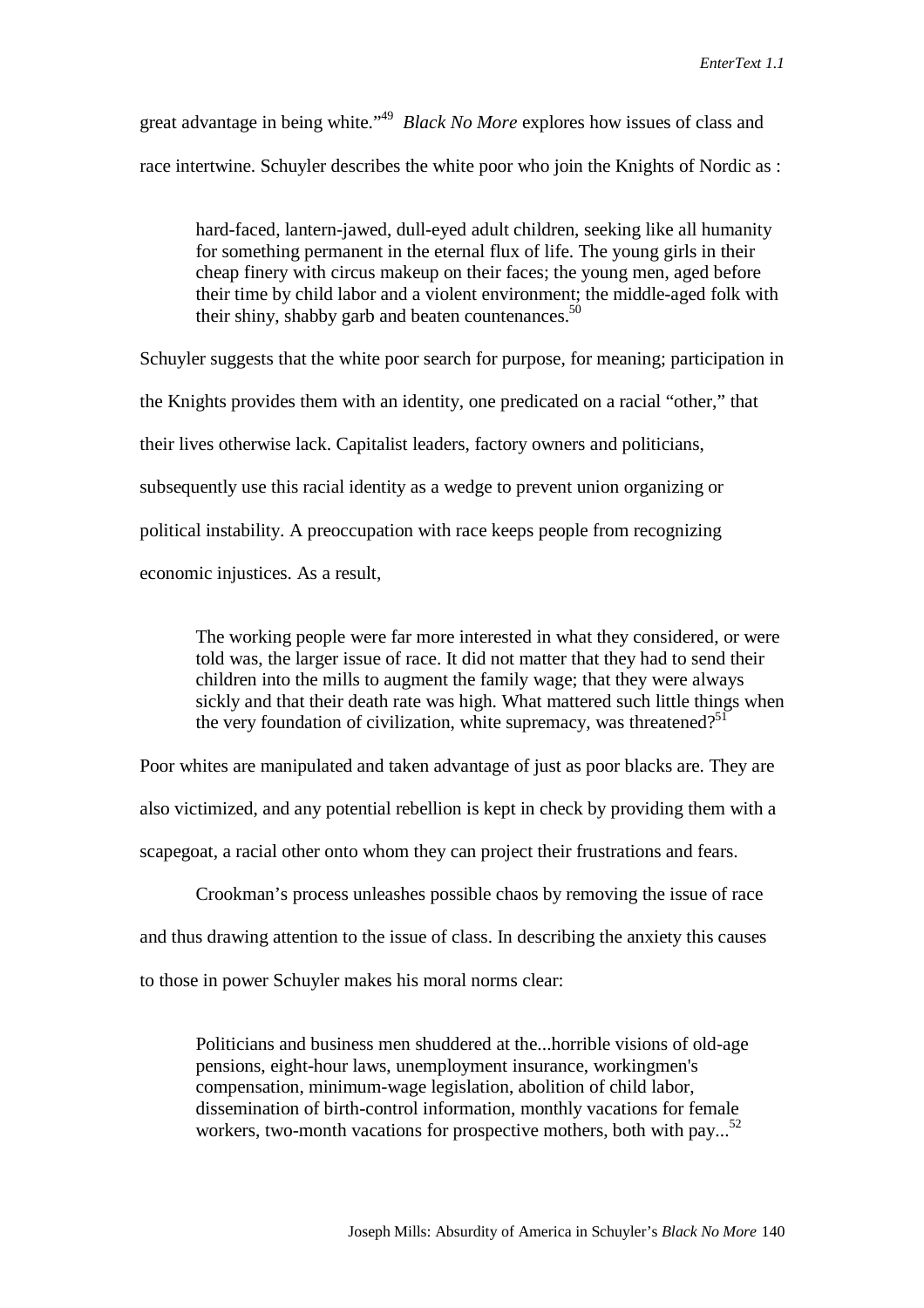In this passage, Schuyler's satire serves its traditional purpose, mocking with the intention to reform. If people would stop being obsessed with race, they could begin to agitate for social justice. Schuyler does not want everyone to have the same colour but rather to have the same economic opportunities and security. Ultimately, his vision in *Black No More* is not an assimilationist one, but a socialist one.

Schuyler's eventual anti-communism and conservatism have overshadowed his earlier critiques of capitalism. In 1926, the same year as the "Negro-Art Hokum," Schuyler writes of capitalism:

Here is a system that robs and starves its slaves and then attributes their miserable lot to their lack of thrift and industry. Yet, under no other system of slavery has more goods been produced per capita per hours. Here is a group of masters who live off their slaves year in and year out, only allowing them enough of what they have produced to keep them in condition to produce more commodities and more of their kind. And yet, this is achieved with amazing simplicity: they tell the serfs that the country is really theirs; that the voice of the people is the voice of God; and then they permit these slaves to stick a piece of paper in a box once a year as proof that they are sovereign.<sup>53</sup>

A belief in "democracy" in the value of voting substitutes for real power. A discourse of nationalism consisting of patriotic rhetoric and jingoistic myths mollify the lower class.

"Black No More" is the name of a business. In addition to a network of sanatoriums and hospitals, the corporation owns planes, cars, a broadcasting station, and various pieces of real estate. One of its backers, Henry Johnson, continually compares himself to "Henry Ford," and he considers his participation as "getting in on the ground floor."54 At "Black No More" locations across the North, customers line up and are processed, but rather than stamping out cars, the "factory" stamps out humans (in both senses). Sidney Bremer, exploring the trope of Harlem in Harlem Renaissance literature, finds that Harlem's streets are seen as "alive, generative. In explicit, repeated contrast to the deadening subway machines and dwarfing skyscraper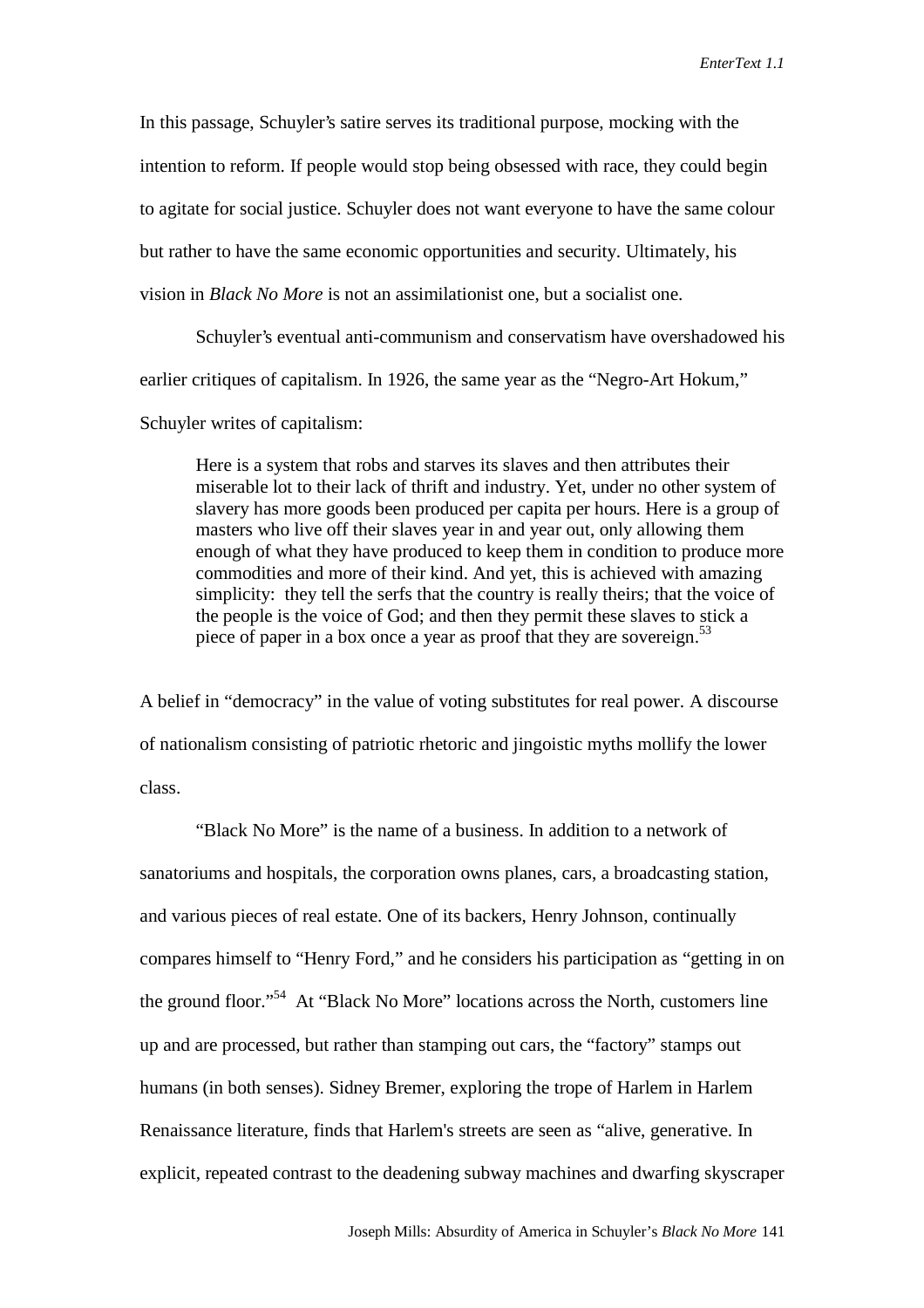streets of Anglo New York."<sup>55</sup> Initially, Black No More, Inc., is housed in an "austere" six-story building with a huge blinking neon sign at which Harlemites "gaze up" in wonder. The business represents the industrialization and the Anglo-ization of the black population. Although Crookman means well, his name labels him. He is a thief, stealing identity. Black No More then acts as an illustration of Hughes's "The Negro Artist and the Racial Mountain," in which Hughes criticizes those who "desire to pour racial individuality into the mold of American standardization, and to be as little Negro and as much American as possible."56 Black No More, Inc. profits from and fulfils that desire.

The book accepts Hughes's definition that equates "white" and "American" and then explores the consequences. When Disher becomes Fisher, he thinks that "at last he felt like an American citizen," and he undergoes the process, in part, because "as a white man he could go anywhere, be anything he wanted to be, do most anything he wanted to do, be a free man at last."<sup>57</sup> Yet he also immediately accepts the myth of white superiority. As soon as he leaves Crookman's sanatorium, he resolves to be "through with coons . . . from now on," and he looks "in a superior manner at the long line of black and brown folk."<sup>58</sup> What he actually does with his "freedom" is to work for an organization dedicated to a racist ideology.

The book's most damning indictment of this "urge towards whiteness" is a shocking lynching scene. Southern aristocrat Arthur Snobbcraft, the head of an elitist Anglo-Saxon association, joins forces with the Knights of Nordica to run a presidential campaign. Snobbcraft organizes a massive genealogy project to determine how much of the population has Negro blood. He intends to use the results to whip up national hysteria over the dangers of miscegenation; however, the plan backfires when his chief researcher, Dr. Buggerie, discovers that at least fifty million people who are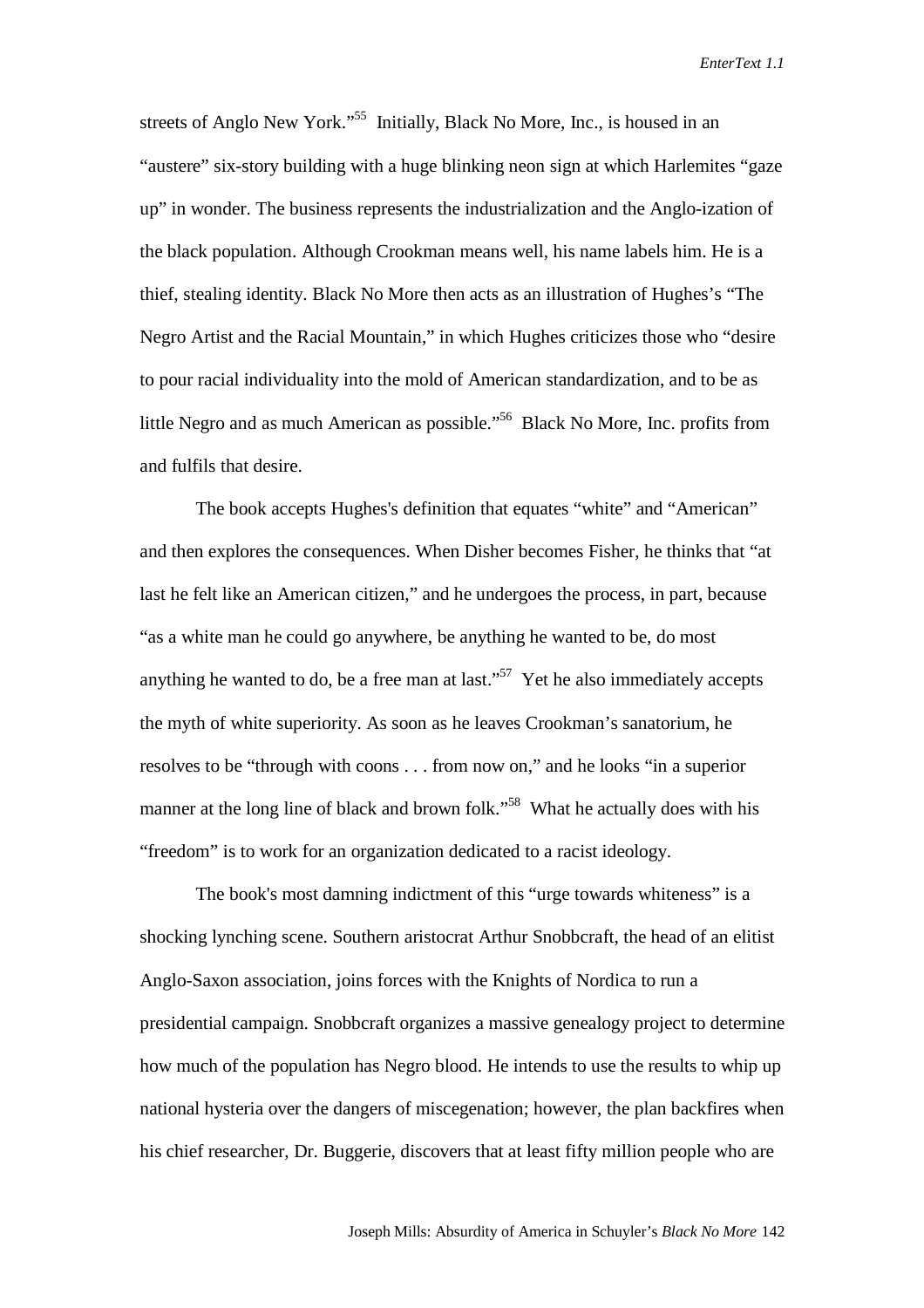considered "white" have a mixed heritage, including Buggerie, Knights of Nordica leader Givens, and Snobbcraft himself. After his opponents steal the information and give it to the newspapers, Snobbcraft tries to flee the country, but his plane runs out of gas and has to land in Mississippi. Snobbcraft and Buggerie decide to disguise themselves with shoe-polish blackface, but they run into members of the True Love Christ Lover's Church, a group which has been praying for one last Negro to lynch. When they wipe off their blackface, they are accepted as Caucasians until one of the few church members who can read sees a newspaper article detailing their mixed ancestry. Snobbcraft and Buggerie are then mutilated, tortured and killed in an orgiastic frenzy.

By the conventions of the lynching trope, Disher/Fisher, in marrying the white Helen Givens, should be the victim. In *Exorcising Blackness: Historical and Literary Lynching and Burning Rituals*, Trudier Harris explains that the largest taboo was a black man's violation (whether actual or imagined) of a white women and "the one 'crime' for which lynching became the only punishment for black men was sexual indiscretion with white women."59 Examining the ritual portrayal of lynching in African-American literature, a ritual he calls "peculiarly American," Harris finds a number of common elements:

The ingredients of the ritual and the tradition can be summed up in the following description. A crowd of whites, attributing to themselves the sanction over life and death and viewing themselves as good and right, are reduced to the level of savages in their pursuit and apprehending of a presumed black criminal; they usually exhibit a festive atmosphere by singing, donning their Sunday finery, and bringing food to the place of death. Women and children join the men - women performing their wifely duties and children becoming initiated into the roles they will play in adulthood...Blacks are forced to watch the spectacle...A castration or some other mutilation usually accompanies the killing in addition to a gathering of trophies from the charred body." $60$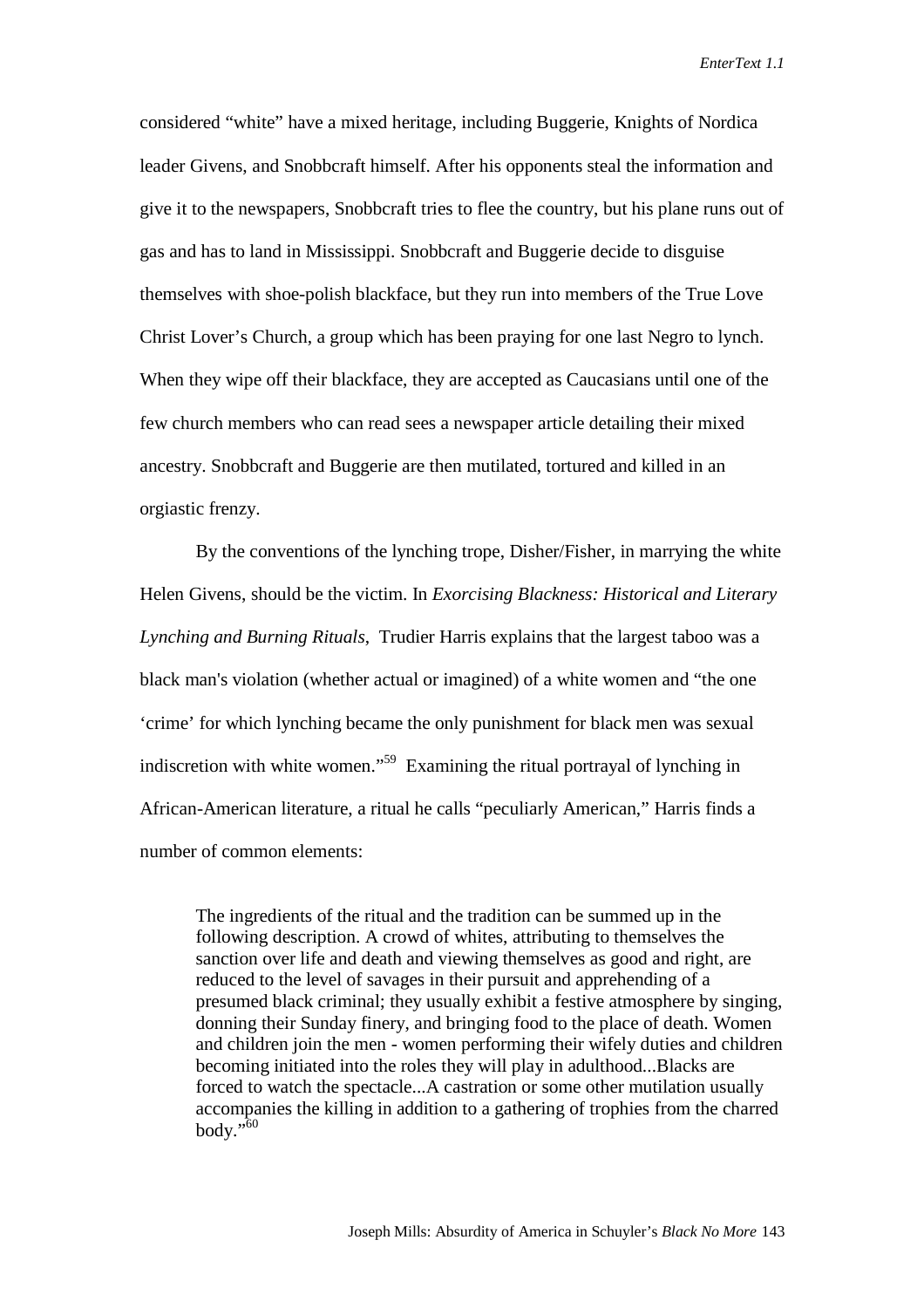Schuyler's scene contains all these "ingredients." Rev. McPhule, the leader of the "Church" insists that "the ceremonies proceed according to the time-honored custom."61 After the ritual torture, which includes genital mutilation, the men are tied to stakes and "little boys and girls gaily gathered excelsior, scrap paper, twig and small branches while their proud parents fetched logs."<sup>62</sup> The crowd includes "two or three whitened Negroes" who are forced to take part to allay suspicion that they "might not be one-hundred-per-cent Americans," and after the flames die down, people comb the debris for "skeletal souvenirs."<sup>63</sup>

The lynching is the book's true climactic moment. It represents the inevitable conclusion of racial discrimination. The Presidential election, which in a standard narrative would be the climax, does not matter. Presidents are interchangeable. The real "politics" of America concern how race is played out not who is in the White House. The lynching scene has a jarring grotesqueness, but it contains a crucial thematic importance. Ideas about white superiority cannot be reconciled with the reality of white brutality. If whites are "superior," how can they commit such atrocities, and what does this say about black colour prejudice and its "urge to whiteness?" Metaphorically, the presence of "whitened Negroes" in McPhule's Church represent the logical extension of the "whitening" process. To become white, one must engage in such actions. They also offer a reverse parallel to the experience of Snobbcraft and Buggerie; the oppressors and the oppressed switch positions. The naivete, revealed by Buggerie when he thinks that if he and Snobbcraft pretend to be black, "I'll bet we'll be treated all right," is equalled by the naivete of those blacks who become white believing it will solve their problems. This lynching emphasizes the hypocrisy of "the land of the free." Snobbcraft and Buggerie are tortured and killed because they are black. There is no justification or pretence of legality. They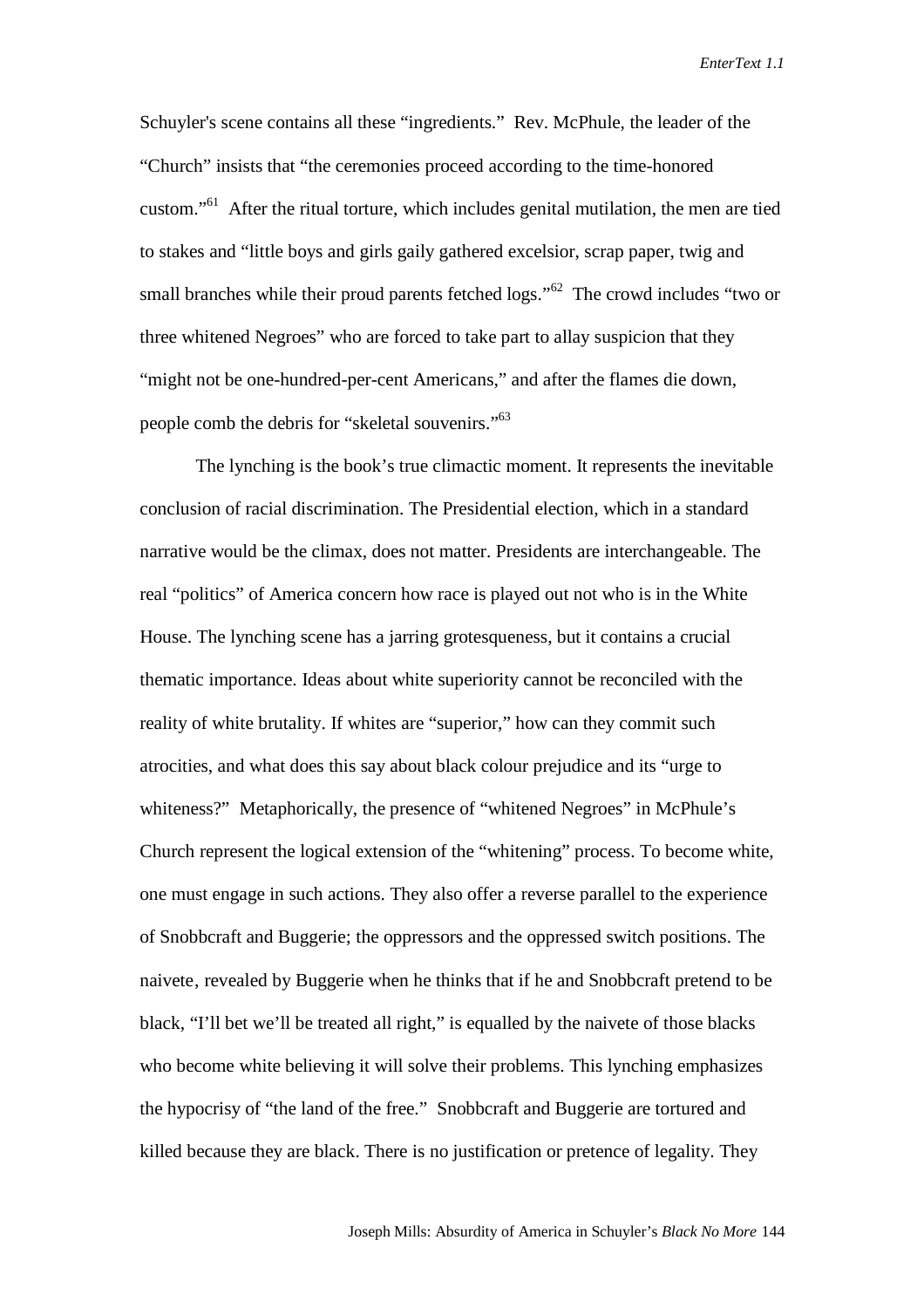are simply the wrong colour in the wrong place in America. A figure who is a presidential candidate one moment can be lynched as soon as it is believed that he has black blood in his veins.

To treat a lynching satirically is an audacious undertaking, yet Schuyler did so several times in his work. In a Pittsburgh Courier column, he criticizes the unoriginality and inefficiency of white lynching:

Some day, perhaps, when white America has reached a more sophisticated cultural stage, unfortunate Senegambians falling afoul of the Nordic mob, will be lynched with more colorful ceremony, and instead of the bodies being totally incinerated or cut into souvenirs, they will be hauled to the nearest barbecue pit and prepared by competent cooks to fill the stomachs of the paupers and unemployed.<sup>64</sup>

Schuyler reworks the conceit of Jonathan Swift's "A Modest Proposal." Combining Swift's technique with African-American subject matter, Schuyler manages to mock what was too often a horrible reality. In doing so, he engages in what Ann Douglas has called the "mongrelization" or "hybridization" of forms. Douglas argues that when black artists use "white forms" for black audiences, it does not automatically signify a "capitulation to white audiences"<sup>65</sup> or, in Hughes's terms "an urge to whiteness." African-American artists in the Twenties insisted on their freedom to work with a variety of forms, not simply "black" ones, but also ones from their Euro-American heritage. In doing so, they transfigured these forms. Houston Baker makes a similar point. Insisting that the sonnets of Claude McKay or the ballads of Countee Cullen "are just as much mastered masks as the minstrel manipulations of Booker T. Washington and Charles Chesnutt," Baker argues that the "necessary ('forced' as it were) adoption" of such white forms "results in an effective blackening."<sup>66</sup> What Cullen does with poetry, Schuyler does with satire. Although he was often called the "Black Mencken" and his work contains numerous allusions and parodies of authors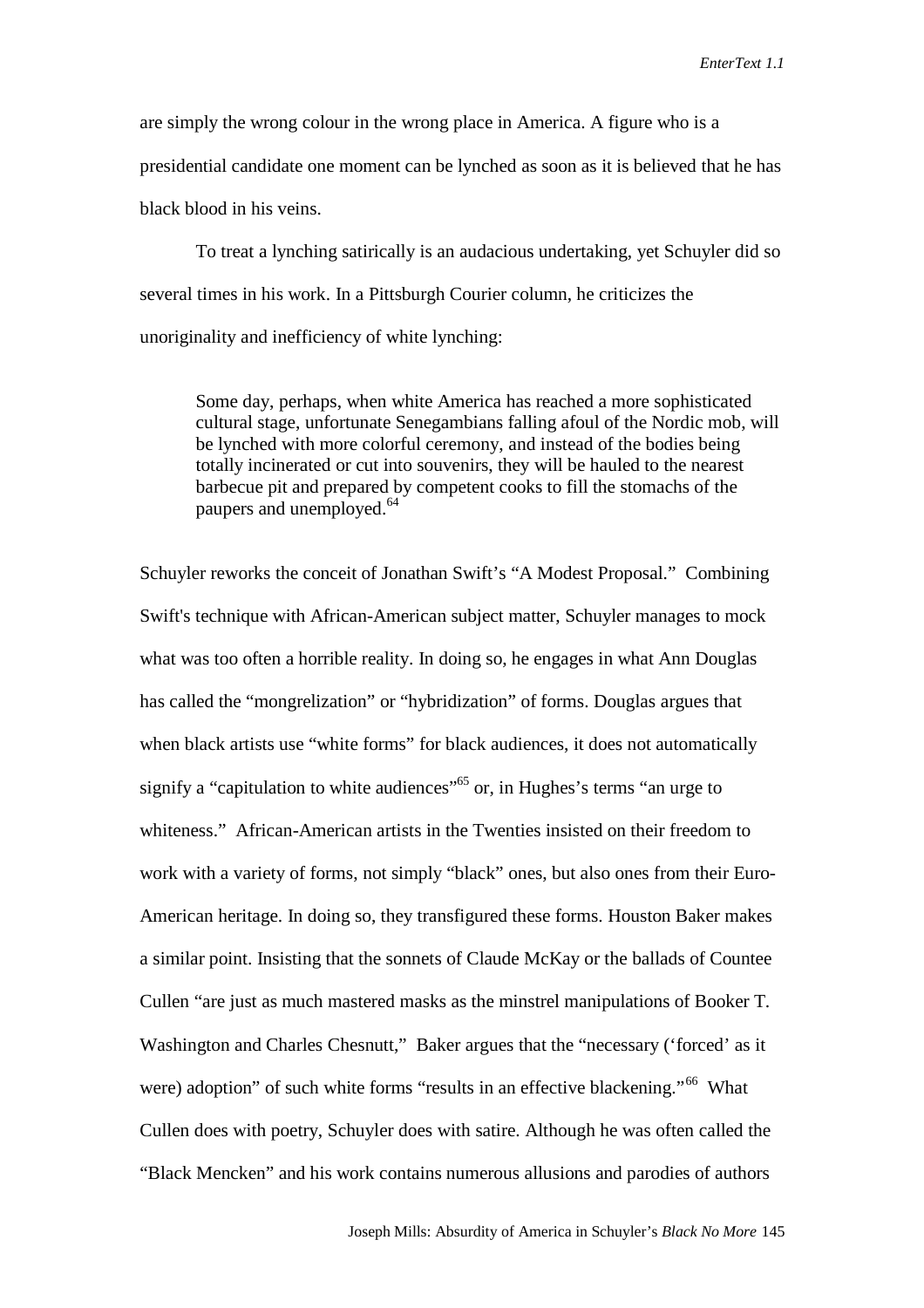such as Swift, Petronius, Rabelais, and Kipling, he is not simply Mencken in blackface; rather he adapts and reconfigures these "white" forms and styles. *Black No More* represents the fusion of Juvenalian satire with a black trickster tale.

There occur two dynamics in *Black No More*: a whitening at the level of skin and a blackening at the level of blood. Although the process of Black No More, Inc. "whitens," the genealogical research of Buggerie "blackens" at least half of the population by revealing their mixed ancestry.<sup>67</sup> When he learns of the research, Givens acknowledges, "I guess we're all niggers now;"68 his comment echoes one made earlier by one of the owners of Black No More who noted that "Everything that looks white ain't white in this man's country."<sup>69</sup> In fact, almost nothing is white in the country. Schuyler dedicates *Black No More* to "all Caucasians in the great republic who can trace their ancestry back ten generations and confidently assert that there are no Black leaves, twigs, limbs of branches on their family trees." The tone conveys his doubt that anyone can do this. Schuyler believed that America refused to admit that it consisted of a mulatto culture. In this sense, when he states in "The Negro-Art Hokum" that "the American Negro is just plain American," he is insisting not only on the "Americanness" of the Negro, but also on the "Negroness" of America.

## **Notes**

 $\overline{a}$ 

<sup>&</sup>lt;sup>1</sup> George S. Schuyler, *Black No More* (New York: The Macaulay Company, 1931; repr. Boston: NorthEastern University Press, 1989), 90.

<sup>&</sup>lt;sup>2</sup> W.E.B. DuBois, 'The Browsing Reader', *The Crisis*, 38 (January 1931), 16. 3 Horry Makinlay Williams In When Block Is Bight: The Life and Writings

<sup>&</sup>lt;sup>3</sup> Harry McKinley Williams Jr., 'When Black Is Right: The Life and Writings of George S. Schuyler', Ph.D. dissertation, Brown University, 1988, 210.

<sup>&</sup>lt;sup>4</sup> Charles R. Larson, 'Introduction to *Black No More*' (New York: The Macmillan Company, 1971), 15; Margaret Perry, *Silence to the Drums: A Survey of the Literature of the Harlem Renaissance* (Westport, Conn.: Greenwood Press, 1976), 100.

<sup>&</sup>lt;sup>5</sup> Cary D. Wintz, *Black culture and the Harlem Renaissance* (Houston: Rice University Press, 1988).  $\frac{6}{5}$  Arthur B. Devis, *Exam the Dark Tewar (Weshington: Howard University Press*, 1974), 108

<sup>&</sup>lt;sup>6</sup> Arthur P. Davis, *From the Dark Tower* (Washington: Howard University Press, 1974), 108.

Fred Hobson, *Mencken: A Life* (New York: Random House, 1994), 455; Melvin B. Tolson, 'George S. Schuyler', *The American Mercury*, 28, March 1933, 373.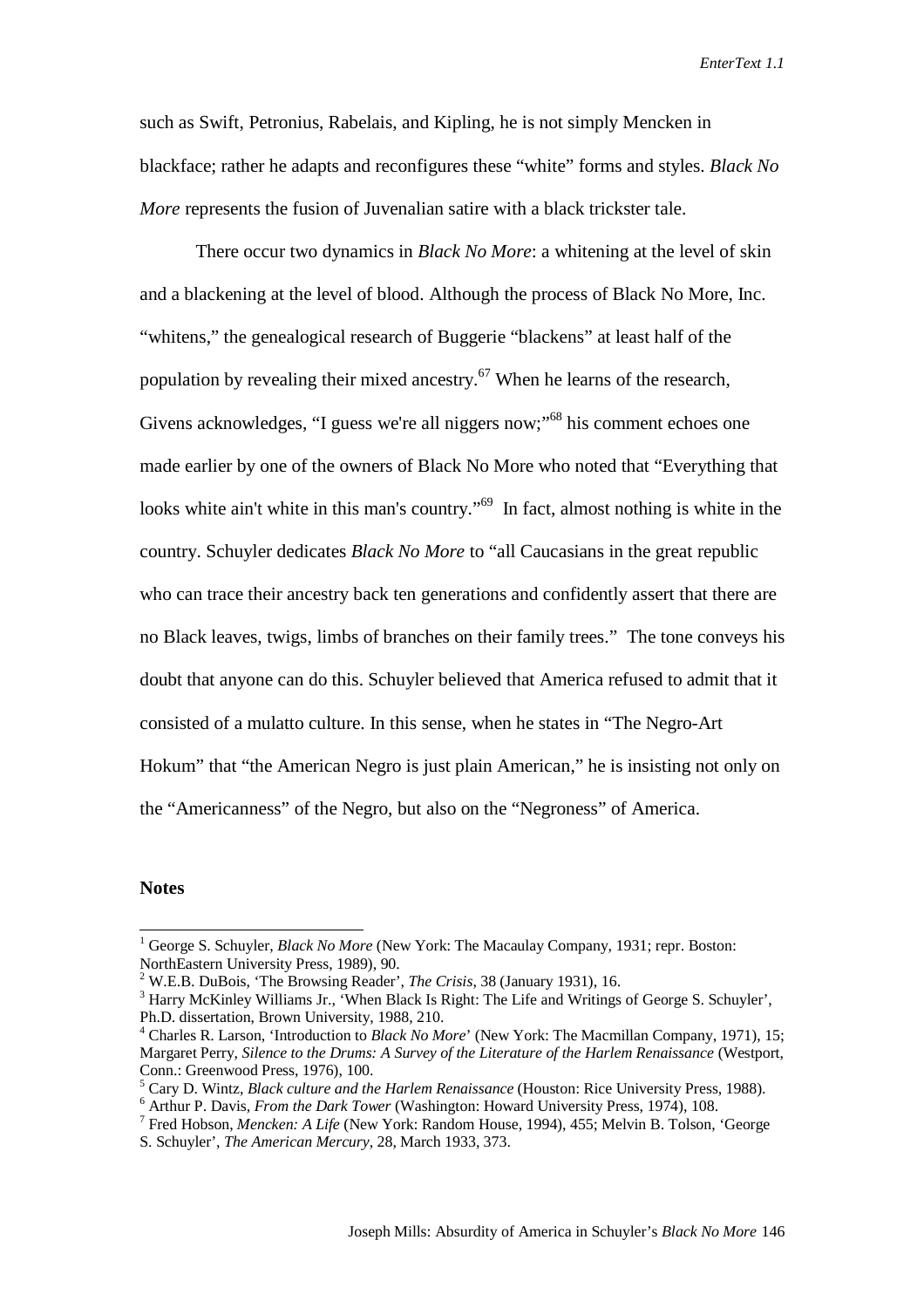8 George S. Schuyler, 'The Negro-Art Hokum', *Nation*, 122, 16 June 1926, repr. in Arthur P. Davis and Michael W. Peplow, eds. *The Negro Renaissance: An Anthology* (New York: Holt, Rhinehart and Winston, 1975), 468.

<sup>9</sup> Ibid., 469.

<sup>10</sup> Ibid., 470.

<sup>11</sup> Langston Hughes, 'The Negro Artist and the Racial Mountain', *Nation*, 123, 23 June 1926, repr. in The New Negro Renaissance, 471.<br><sup>12</sup> Robert A. Bone, *The Negro Novel in America* (New Haven: Yale University Press, 1958), 89.<br><sup>13</sup> Michael W. Peplow, *George S. Schuyler* (Boston: Twayne Publishers, 1980), 24.<br><sup>14</sup> Ibid.

<sup>15</sup> George S. Schuyler, *Black and Conservative* (New Rochelle: Arlington House Publishers, 1966), 159.

16 George S. Schuyler, *Black Empire*, eds. Robert A. Hill and R. Kent Rasmussen with a foreword by John A. Williams (Boston: Northeastern University Press, 1991), 300.

<sup>17</sup> George Hutchinson, *The Harlem Renaissance in Black and White* (Cambridge, MA.: The Belknap Press of Harvard University Press, 1995), 533.

<sup>18</sup> *The American Mercury*, 82, June 1956, 55-60.<br><sup>19</sup> Davis, *From the Dark Tower*, 104.

<sup>20</sup> Hutchinson, *The Harlem Renaissance*, 13 (orig. emphasis). <sup>21</sup> Ann Douglas, *Terrible Honesty: Mongrel Manhattan in the 1920s* (New York: Farrar, Straus and Giroux, 1995), 308.

<sup>22</sup> David Levering Lewis, *When Harlem Was in Vogue* (New York: Oxford University Press, 1981), 42.<br><sup>23</sup> George S. Schuyler, *Ethiopian Stories*, ed. Robert A. Hill (Boston: NorthEastern University Press, 1994), 38.

<sup>24</sup> Ouoted in Kathryn Talalay, *Composition in Black and White: The Life of Philippa Schuyler* (New York: Oxford University Press, 1995), 93.<br><sup>25</sup> Schuyler, *Ethiopian Stories*, 38.

<sup>26</sup> Davis and Peplow, *The New Negro Renaissance*.<br><sup>27</sup> Walter Benn Michaels, *Our America: Nativism, Modernism and Pluralism* (Durham: Duke University Press, 1995), 11.

 $28$  See Abdul JanMohammed and David Lloyd, who argue that "the semblance of pluralism disguises" the perpetuation of exclusion", *The Nature and Context of Minority Discourse* (New York: Oxford University Press, 1990), 9; and also Aldon Nielsen who insists "the normative pluralism that has become the pedagogical standard in American academies is mendacious to the extent that it reinscribes hierarchy even as it attempts to ensure equality and understanding of diversity," *Writing Between the Lines: Race and Intertextuality* (Athens, GA: The University of Georgia Press, 1994), 19.

<sup>29</sup> George S. Schuyler, 'Views and reviews', *The Pittsburgh Courier*, 15 September 1934.<br><sup>30</sup> Schuyler, Ibid., 9 October 1937.<br><sup>31</sup> Schuvler, *Ethiopian Stories*, 24.

<sup>32</sup> George S. Schuyler, *Slaves Today: A Story of Liberia* (New York: Brewer, Warren and Putnam, 1931), 96; repr. (College Park: McGrath Publishing Company, 1969).

33 Ibid., 137.

34 Ibid., 283.

<sup>35</sup> Ibid., 59.

36 Ibid. 88.

37 Peplow, 37.

<sup>38</sup> The novel's central conceit is based on an actual claim of a Japanese scientist. In October 1929 Dr. Yosaburo Noguchi announced that he had changed a Negro into a white man and that "Given time, I could change the Japanese into a race of tall blue-eyed blondes," *Black No More*, 14. Stories about Noguchi ran in most major American newspapers, including a front page article in *The Pittsburgh Courier*. In the same edition of *The New York Herald* as Rudolph Fisher's review of *Black No More* there is an article about whether glandular control can create healthy "Superman."<br><sup>39</sup> Larson, 'Introduction to *Black No More*', 12.

<sup>40</sup> George S. Schuyler, 'Shafts and Darts', *Messenger*, September 1923.<br><sup>41</sup> Schuver, *Black and Conservative*, 123; Garvey makes the same claim about *The Chicago Defender*, and his comments are remarkably similar to Schuyler's (see Edward David Cronon's study *Marcus Garvey* (Englewood Cliffs, NJ.: Prentice Hall, 1973), 45-46). It's possible that Schuyler was simply using *Negro World* as a shorthand example for numerous black newspapers that engaged in this hypocrisy.